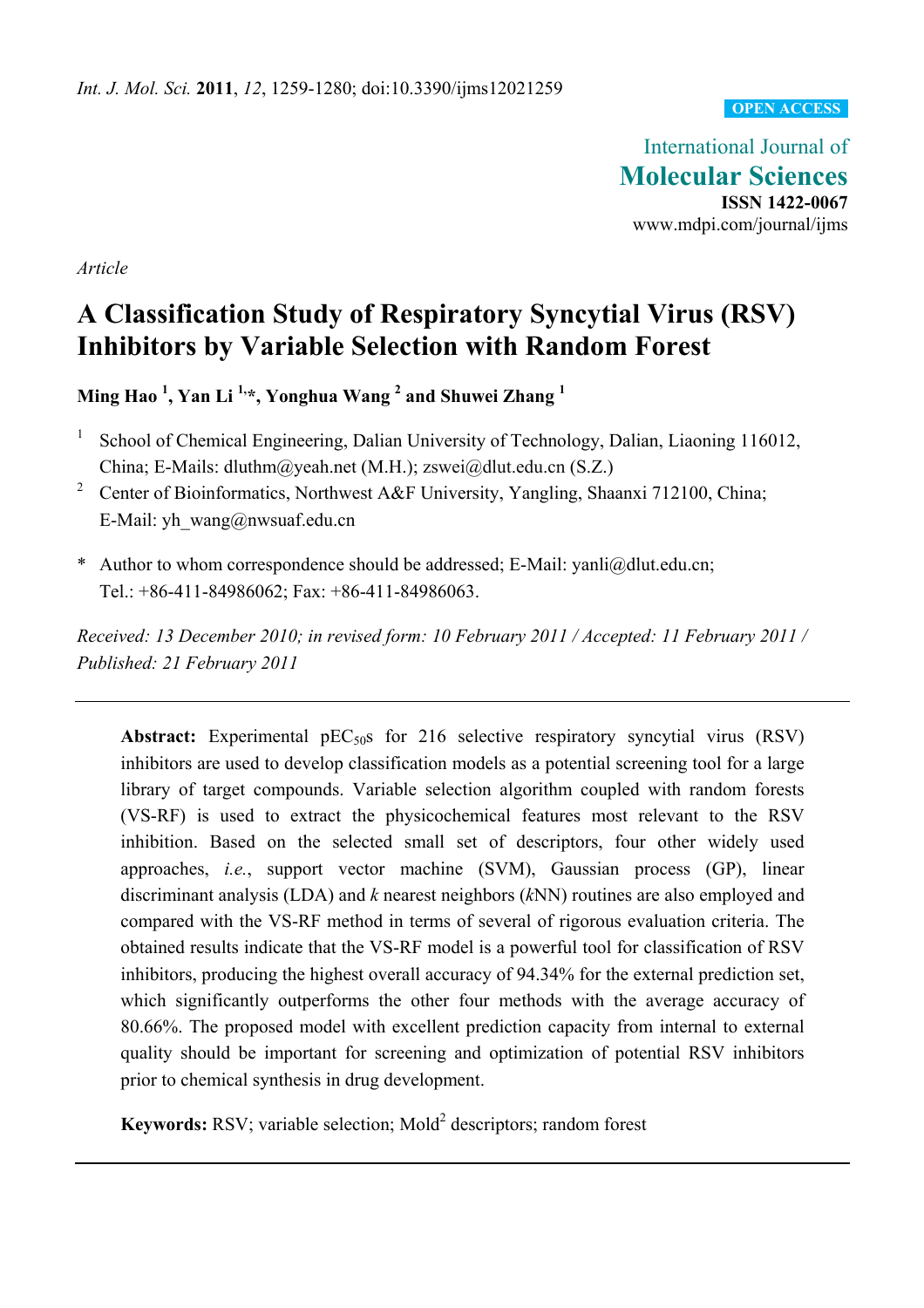#### **1. Introduction**

Respiratory syncytial virus (RSV), a single-stranded RNA virus of negative genome polarity, is a member of the *Pneumovirus* genus of the *Paramyxovirus* family. RSV was first shown to occur in humans in 1957, after being recovered from two infants hospitalized with severe lower respiratory tract infections [1,2]. Today, RSV is recognized as the leading cause of virus-induced lower respiratory tract disease among infants and children [3]. Most children are infected with RSV before two years of age, re-infection is a common occurrence and morbidity due to complications is high among premature infants and those with underlying cardiopulmonary problems [4]. Moreover, RSV infections have been associated with increased prevalence of asthma in later childhood [5]. However, RSV was not recognized as a potentially serious problem in adults until the 1970s, when outbreaks of the virus occurred in long-term care facilities [6,7]. Until a safe and effective antiviral can be developed for treatment of RSV infections, prevention of the infection by use of anti-RSV antibodies appears to be the most acceptable approach. The main therapeutic agents include ribavirin [8] and RSV-IGIV [9]. However, both of them pose some disadvantages. For example, ribavirin is not a specific antiviral agent and is teratogenic, while RSV-IGIV is derived from blood, and consequently has the potential to transmit blood-borne pathogens. Thus, a search for more potent and selective inhibitors of RSV is clearly necessary. Recently, Nikitenko and co-workers have discovered a potent and selective inhibitor (RFI-641) [10]. Chapman *et al.* [11] also reported the discovery and initial development of RSV604, a novel benzodiazepine with submicromolar anti-RSV activity. In addition, with continuous efforts, Meanwell and colleagues have examined several of benzimidazole derivatives with highly potent RSV inhibition activity [12-18].

Traditionally, the biological activity of a drug candidate is obtained via costly and time consuming experiments. Thus the introduction of *in silico* methods, including the quantitative structure-activity relationship (QSAR) approaches in particular, has been explored in the drug development process for predicting the biological activity of drug candidates [19-23] prior to synthesis, thus attempting to eliminate undesirable compounds in a fast and cost-effective manner. However, to our best knowledge, there is still no report of any computational models to classify RSV inhibition activity. Therefore, it is necessary to develop a predictive model to fill this gap.

Construction of a computational model often requires two conditions. The first factor is molecular descriptors, which are used to extract the structural information that is suitable for model development. The software Mold<sup>2</sup> [24] enables the rapid calculation of a large and diverse set of descriptors encoding two-dimensional chemical structure information. Comparative analysis of Mold<sup>2</sup> descriptors with those calculated by Cerius<sup>2</sup>, Dragon or MolconnZ on several data sets has demonstrated that Mold<sup>2</sup> descriptors can convey a similar amount of information as those widely-used software packages [24]. Although a freely available software, it has been proven that Mold<sup>2</sup> is suitable not only for QSAR [25], but also for virtual screening large databases in drug development [24].

Secondly, the adoption of appropriate classification approaches to establish models is another central element to obtain accurate prediction. Often used classification methods include the simple but interpretable linear discriminant analysis (LDA) and partial least square (PLS) [26], and nonlinear, relatively difficult to interpret but often highly predictive methods such as artificial neural networks (ANN) [27], support vector machine (SVM), random forest (RF), Gaussian process (GP) and so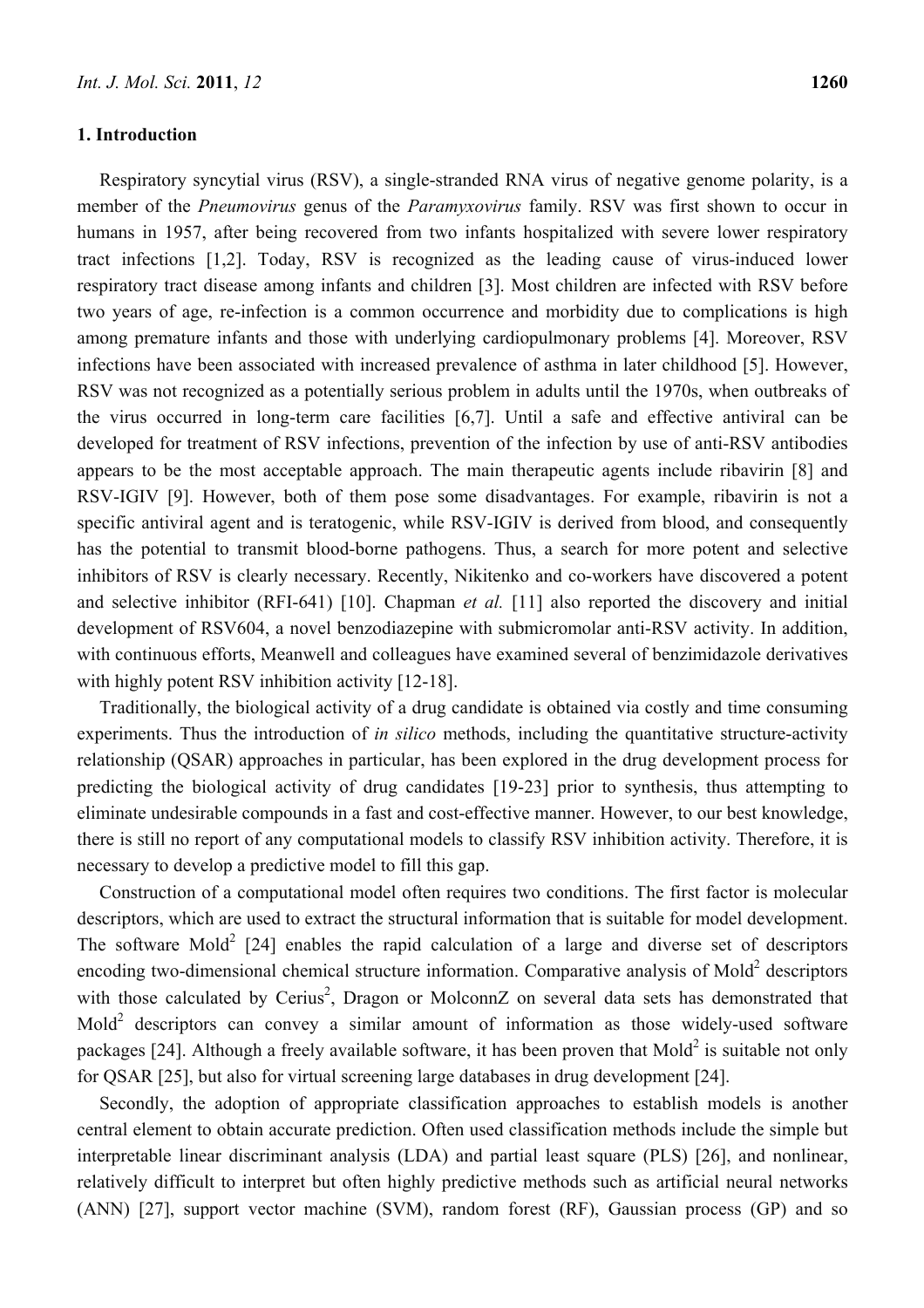forth [28-31]. All of these methods have a proven record of many successful applications in computational modeling. However, several of these methods often suffer several limitations. For example, traditional statistical method like LDA can only handle data sets where the number of descriptors (*p*) is smaller than that of the molecules (*n*), unless again a pre-selection of the descriptors is executed (e.g., by using successive projections or genetic algorithms [32,33], *etc.*). Also they are not flexible enough and do not explain nonlinear behavior [28]. SVM, a relatively new nonlinear technique employed in classification problems [34,35], is not robust to the presence of a large number of irrelevant descriptors [28]. PLS is a popular computational method that expresses a dependent variable in terms of linear combinations of the independent variables commonly known as principal components. However, PLS may not be suitable for handling multiple mechanisms of action [28], such as the nonlinear biological behaviors. Random forest, a new classification and regression tool, has been reported as combining relatively high prediction accuracy and a collection of desired features that make RF uniquely suited for modeling in cheminformatics [28] including predicting a compound's quantitative or categorical biological activity based on a quantitative description of the compound's molecular structure. RF has shown excellent performance even when most predictive variables are noise, and be used when the number of variables is much larger than the number of observations, and returns measures of variable importance.

It is well known that an ideal classification model should have high performance with a lower number of descriptors. Thus, in the present work, to optimize the 2D (two-dimensional) molecular descriptor subset, while simultaneously enhancing the statistical performance and efficiency of the model, the variable selection (VS) method by RF combined with backward elimination using out-of-bag (OOB) error is selected to perform a classification task for the current RSV inhibitors to investigate whether the proposed VS-RF method can construct an ideal prediction model (*i.e.*, high performance with less descriptors) for this dataset. This method was proposed originally for gene selection. The authors have proven that the novel approach can return very small sets of genes compared to the other alternative variable selection methods, while retaining predictive performance comparable to that of seven alternative state-of-art methods [36]. Although this method has been successfully applied to gene selection and microarray data [36], there is still no record of attempts to develop computational models for small molecular inhibitors. To extend the range of application, we examined the VS-RF method to classify the current dataset of RSV inhibitors. In addition, based on the performance evaluation, this method has also been compared with four other popular ones, *i.e.*, SVM, GP, LDA, and *k*NN (*k* nearest neighbors) on the basis of the selected descriptors within the same data sets.

## **2. Results and Discussion**

### *2.1. Self-organizing Map*

As a special kind of neural network that can be used for clustering, visualization, and abstraction tasks, self-organizing map (SOM) is especially suitable for data survey due to its prominent visualization properties. In our previous work, this technology has been successfully applied to dataset split [22,31]. SOM creates a set of prototype vectors representing the dataset and carries out a topology preserving projection of the prototypes from the *d*-dimensional input space onto a low-dimensional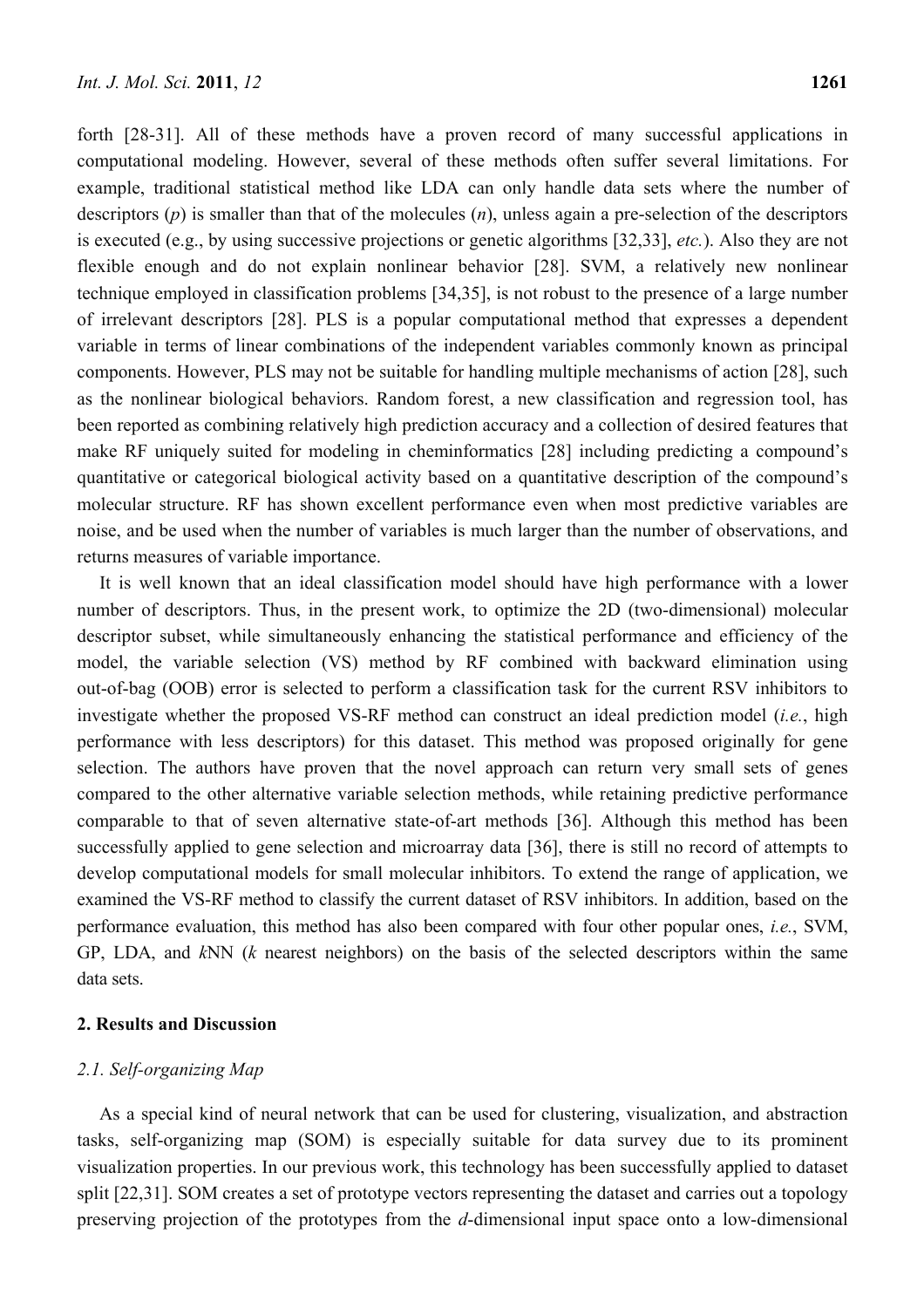grid [37], which is a convenient visualization space for showing the cluster structure of the data. In the present work, based on the SOM visualization of the whole data, the construction of the training and test sets was made [38]. A small Kohonen network with  $6 \times 6 = 36$  neurons was employed, producing a map with 36 positions. All the compounds with 272 molecular descriptors were placed onto the 36 positions (neurons) of the Kohonen map. Figure 1 demonstrates the distribution of the molecules, where the number corresponds to the series number of the compounds in Table S1 (Supporting Information). The training set is labeled in black and the prediction set in red. The purpose of performing the SOM simulation on the dataset was to guarantee that the representative points of the training set are distributed evenly within the whole area of the descriptor space occupied by the dataset and the representative points of the training set are close to those of the test set, which ensures the reliability of the simulation results.

**Figure 1**. Self-organizing map (SOM) top map indicating the distribution of the training and external prediction sets. The training set is labeled in black font and the prediction set in red font. The number corresponds to the series number of the compounds of the RSV inhibitors.

| 179<br>$178$ $177$                                 | $\frac{1}{1}$ 99 96 88 95 $\frac{1}{1}$ 103<br>9894              | 91 100 $\frac{1}{89}$ 101 90<br>105                                | 104 156 107 102<br>97 210 186<br>92 211 155<br>$212$ 167 | 60 131                                                                                                                                            | 76                                       |
|----------------------------------------------------|------------------------------------------------------------------|--------------------------------------------------------------------|----------------------------------------------------------|---------------------------------------------------------------------------------------------------------------------------------------------------|------------------------------------------|
| 120 124<br>121                                     | 44 46 55 $14^{1}$<br>54 47<br>56<br>$\frac{1}{2}$ 43             |                                                                    | 160 169 162<br>48<br>180<br>$50 \t 49 \t 161$            | 176 175 135<br>$168$ $181$ $134$ $117$                                                                                                            | 157 136 137                              |
| 127 138 143 109 71 74 41 40                        |                                                                  | 118 145 132 128   70 42 30   170 171 166 183 184150 185   59 34 58 |                                                          |                                                                                                                                                   | 122 144 130<br>$\frac{125}{125}$ 133 111 |
| 115                                                | 3                                                                | 28<br>$10 \quad 1$<br>11 163 15 16<br>$13 \t\t 12$                 | 153<br>164<br>154                                        | $\frac{1}{189}$ 190 188<br>194 <sup>193</sup> 192                                                                                                 | 172<br>173                               |
| 85 36 196<br>$35$ $198$ $198$ $197$ $147$ $64$ $1$ | 6362 75 158   4 6 21   25<br>5 <sup>1</sup><br>22 24<br>23 $7^2$ | $26$ 27 $^{\circ}$<br>$\overline{8}$<br>$9^{\circ}$                | $17^{19}$ 20<br>$\begin{array}{c} 45 \\ 18 \end{array}$  | $\begin{array}{c cc}\n & - & - \\ \hline\n73 & 37\n\end{array}$ 159<br>$\begin{array}{ccc}\n & 202 & 203\n\end{array}$<br>$\frac{200}{72}$<br>199 | 77 53<br>61<br>38<br>52                  |
| 51 87<br>84<br>83<br>67 66                         | 82                                                               | 207 206 106<br>209 86<br>$208$ 93                                  | 65                                                       | 216 214 204<br>205<br>213 215                                                                                                                     | 81 78<br>79<br>80                        |

## *2.2. Selected Descriptors Using VS-RF*

A VS-RF strategy has been developed successfully, with the final number of descriptors being reduced to six from the original 272 for the further study. Since it is recommended that the number of compounds in the training set should be at least five-times larger than that of the selected independent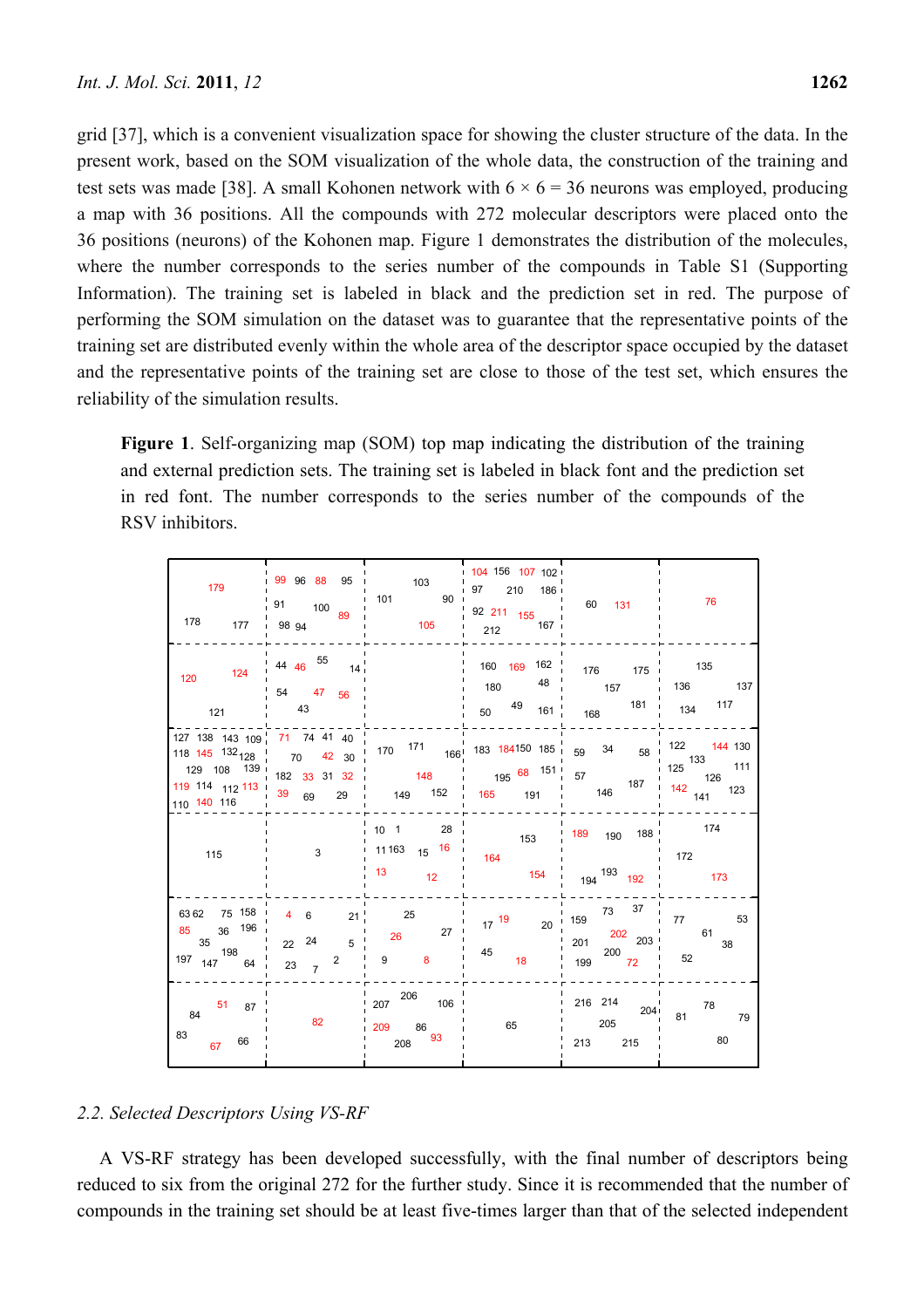variables [39], the model developed by VS-RF obviously maintains the recommended ratio. Table 1 lists the selected descriptors together with their definitions and their values are listed in Table S2 (Supporting Information).

**Table 1.** The selected 6 Mold<sup>2</sup> descriptors using variable selection algorithm coupled with random forests (VS-RF) and their definition.

| <b>Descriptor</b> | <b>Definition</b>                                    | <b>Class</b>               |
|-------------------|------------------------------------------------------|----------------------------|
| D <sub>299</sub>  | The largest eigenvalue                               | Eigenvalue-based indices   |
| D347              | Molecular topological path index of order 07         | Walk and path counts       |
| D <sub>490</sub>  | Moran topological structure autocorrelation length-4 | 2D autocorrelation         |
|                   | weighted by atomic van der Waals volumes             |                            |
| D <sub>503</sub>  | Moran topological structure autocorrelation length-1 | 2D autocorrelation         |
|                   | weighted by atomic polarizabilities                  |                            |
| D <sub>5</sub> 13 | Molecular topological order-3 charge index           | Topological charge indices |
| D <sub>528</sub>  | Mean molecular topological order-8 charge index      | Topological charge indices |

# *2.3. Performance of Different Statistical Methods*

Based on the selected descriptors, five different statistical methods (VS-RF, SVM, GP, LDA, *k*NN) were performed to compare their performance, and the detailed statistics are summarized in Table 2. The results predicted by these methods are presented in Table S3 (Supporting Information).

**Table 2.** The prediction performance of high and low active compounds as respiratory syncytial virus (RSV) inhibitors from VS-RF, SVM, GP, LDA and *k*NN statistical methods for the external prediction set and the 10-fold cross-validation<sup>a</sup>.

|              |    |    | <b>High active inhibitors</b> | Low active inhibitors |    |                            |                 |            |             |                     |
|--------------|----|----|-------------------------------|-----------------------|----|----------------------------|-----------------|------------|-------------|---------------------|
| <b>Model</b> | TР | FN | $SE($ %)                      | TN                    | FP | $\frac{1}{2}$<br><b>SP</b> | $\mathcal{O}_0$ | <b>MCC</b> | $\mathbf F$ | $Q_{\text{cv}}(\%)$ |
| VS-RF        |    |    | 100                           | 23                    |    | 88.46                      | 94.34           | 0.89       | 0.96        | 81.6                |
| <b>SVM</b>   | 23 | 4  | 85.19                         | 21                    |    | 80.77                      | 83.02           | 0.66       | 0.84        | 79.1                |
| <b>GP</b>    | 27 |    | 100                           | 20                    | 6  | 76.92                      | 88.68           | 0.79       | 09          | 78                  |
| LDA          | 20 |    | 74.07                         | 21                    |    | 80.77                      | 77.36           | 0.55       | 0.77        | 67.5                |
| kNN          | 22 | C. | 81.48                         |                       | Q  | 65.38                      | 73.58           | 0.48       | 0.76        | 72.9                |

<sup>a</sup>, VS-RF,  $m_{\text{try}} = 4$ ; SVM,  $C = 10$ , sigma = 0.284; GP, sigma = 0.284;  $kNN$ ,  $k = 17$ ; TP, true positives; FN, false negatives; SE, sensitivity; TN, true negatives; FP, false positives; SP, specificity; Q, the overall prediction accuracy; MCC, Matthews correlation coefficient; F, F-measure;  $Q_{\text{cv}}$ , the prediction accuracy from 10-fold cross-validation for the training set.

VS-RF: Random forest effectively has only one tuning parameter,  $m_{\text{trv}}$ . In the present work, the  $m_{\text{trv}}$ value was tried from 1 to 6 and the optimal value determined by 10-fold cross-validation accuracy ( $Q_{\text{cv}} = 0.816$ ). Ultimately, optimal RF results are obtained based on the  $m_{\text{trv}} = 4$  and 500 trees in the forest. The efficiency and robustness of the derived models are further evaluated by using the external prediction set. As shown in Table 2, for the external prediction set, the prediction accuracies of VS-RF are 100% for high active RSV inhibitors and 88.46% for low active ones, with a total accuracy (Q) of 94.34%. The values of MCC and F are 0.89 and 0.96, respectively.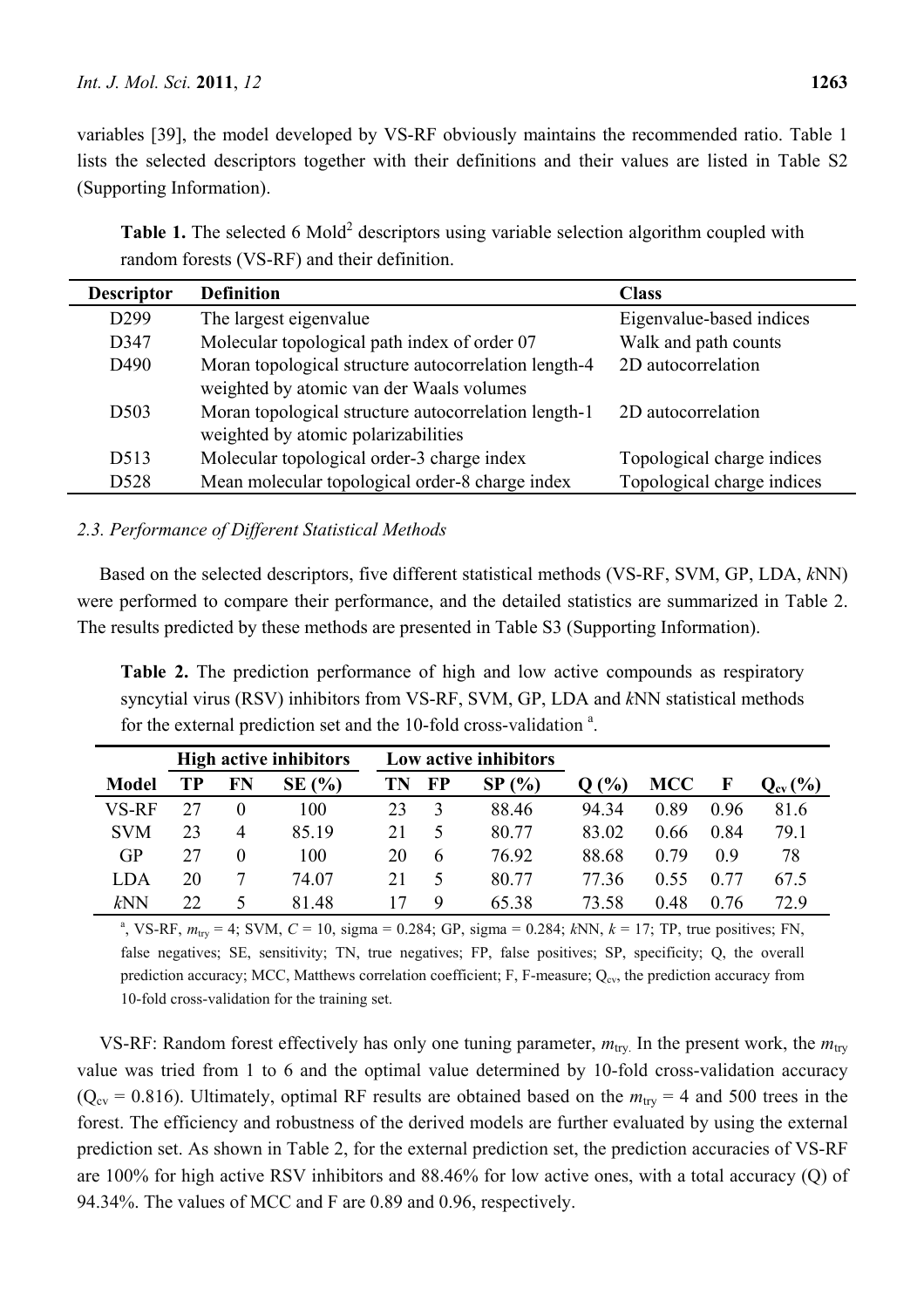SVM: Similar to other multivariate statistical models, the performance of SVM depends on the combination of several parameters including the capacity parameter *C*, the kernel type K and its corresponding indices. *C* is a regularization parameter which controls the tradeoff between maximizing the margin and minimizing the training error. In this work, the grid search technology was employed to obtain the optimum parameters (*C* and sigma) using the R package caret [40] on the basis of 10-fold cross validation. Here, the function sigest in the kernlab package [41] was used to provide a good estimate of the sigma parameter, so that only the *C* parameter was tuned. The final values used in the model are  $C = 10$  and sigma  $= 0.284$  with the highest 10-fold cross-validation accuracy (0.791). Using the determined optimal parameters, the SVM obtains statistical results of 85.19%, 80.77% and 83.02% for the sensitivity, specificity and Q of the test set, respectively. The MCC and F values are 0.66 and 0.84, respectively.

GP: The Gaussian process method, based on clearly defined statistical principles and easily programmed [42], was also adopted to classify the RSV-related compounds. The optimal inverse kernel width for the Radial Basis kernel function (sigma) was finally fixed to 0.284 based on sigest function including the R package kernlab. Based on the 10-cross-validation, the final  $Q_{cv}$  of GP we derived is 0.78. As for the RF model, the GP model also presents 100% sensitivity, however, a low specificity of 76.92% for the test set. In addition, the values of Q, MCC and F are 88.68%, 0.79 and 0.9, respectively.

LDA: a widely used classification technology, LDA, was also performed to classify the current dataset based on the selected six descriptors. As shown in Table 2, no statistically satisfactory LDA-based model could be obtained, with the optimal one only depicting sensitivity of 74.07%, specificity of 80.77%, and overall accuracy of 77.36% for the test set. The value of  $Q_{cv}$  was just 0.675.

*k*NN: After 10-fold cross-validation, an optimal  $k = 17$  was determined on the basis of the highest accuracy ( $Q_{\text{cv}} = 0.729$ ). As seen from Table 2, the sensitivity and specificity for the prediction set are 81.48% and 65.38%, respectively. And the overall prediction accuracy for the test set is 73.58%. The values of MCC and F are 0.48 and 0.76. It is obvious that *k*NN, of the five statistical methods, is uniformly less able to predict than the others.

## *2.4. Comparison of Different Approaches*

From the above discussion, it can be concluded that the developed VS-RF model performed comparably with SVM and GP, demonstrated by the  $Q_{cv}(%)$  of VS-RF, SVM and GP of 81.6%, 79.1% and 78%, respectively, in terms of cross-validation. These models outperform those of the LDA and  $kNN$ , whose  $Q_{cv}(%)$  are 67.5% and 72.9%, respectively. High cross-validation accuracy is necessary, but not sufficient for a model with high predictive ability [43], thus an external validation is a better way to estimate the performance of the models. Therefore, a further investigation of  $Q(\%)$  in the external prediction set was performed, where the VS-RF model increases about 11.32% and 5.66% compared to the SVM and GP models, respectively. It should be noted that although GP shares the same prediction ability for high active compounds, for low active inhibitors the prediction accuracy decreases by 11.54% compared with VS-RF. From this point of view, one can consider that the VS-RF model is more favorable than others for the RSV inhibitors.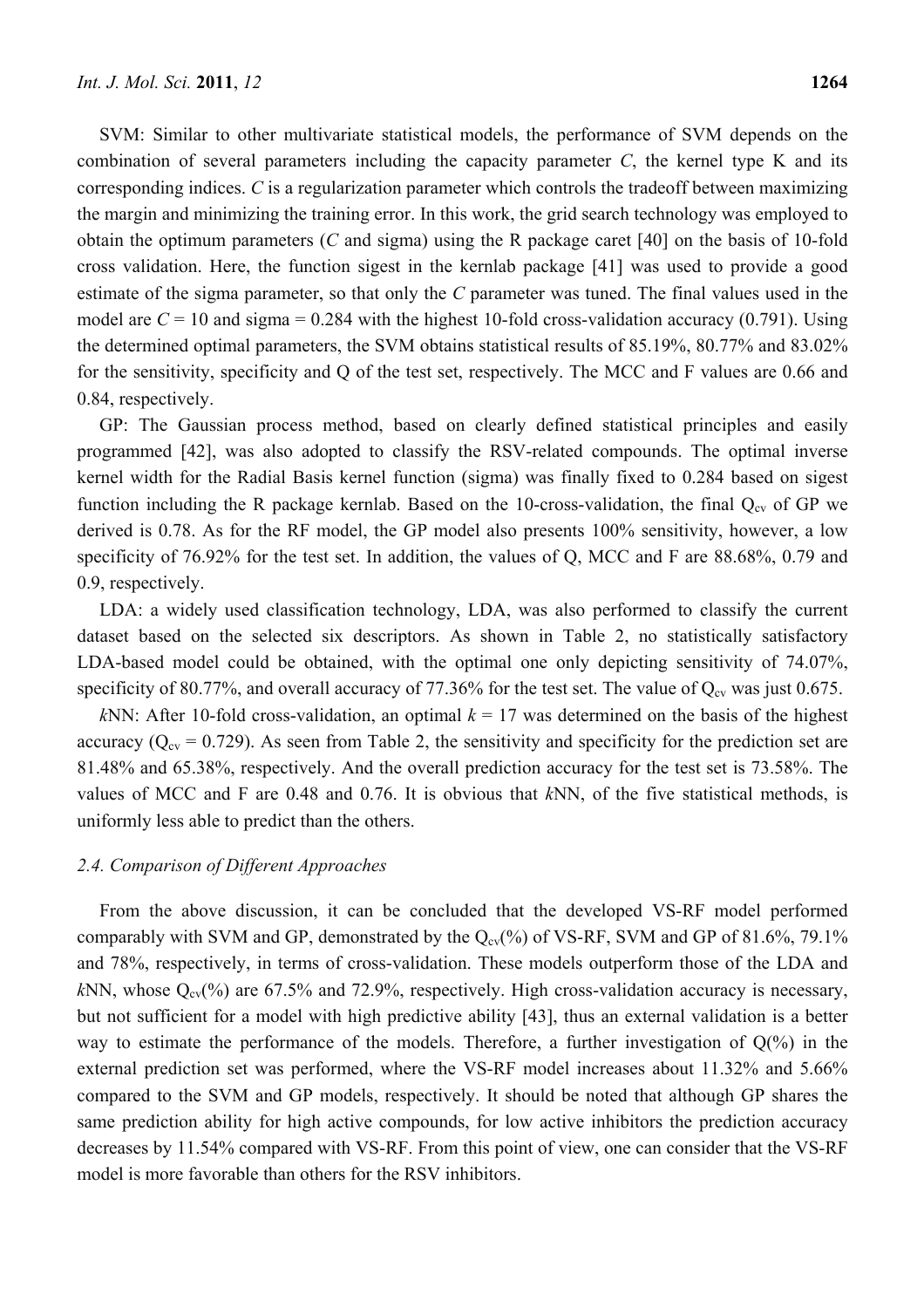In addition, when comparing the other four models, it is observed that the LDA model is comparable to that of *k*NN, both of them presenting less overall accurate (Q) (77.36% for LDA and 73.58% for *k*NN) in the test set than the other models. The reason for LDA's failure may be due to the existence of some nonlinear relationship between the molecular structures and the corresponding activity. For *k*NN, a possible reason for the low accuracy is that the method—based on the Euclidean distance—may not be the most effective approach for every problem just like the present one. Furthermore, for SVM and GP, their internal prediction ability is comparable, while the performance of GP is slightly better than SVM in terms of the external prediction. The area under the ROC (receiver operating characteristic) curve (AUC) [44,45] is also considered as an important criterion for measuring the performance of the model. An AUC value of 1 indicates a theoretically perfect performance, while a value of 0.5 denotes no prediction ability. Clearly, the closer the AUC value is to 1, the better the model performance is. Figure 2 gives the ROC curves of VS-RF, SVM, GP, LDA and *k*NN for the prediction set. The computed AUC values for the five statistical methods are 0.96, 0.89, 0.94, 0.86 and 0.78, respectively, also proving the good prediction ability and reliability of the VS-RF model. Thus, our further analysis is only restricted to the VS-RF model for prediction of RSV inhibition.

**Figure 2.** The ROC (receiver operating characteristic) curves of VS-RF, SVM, GP, LDA and *k*NN for the prediction set.



It should be noted that RF, as a new classification and regression tool, can well solve the small *n* and large  $p$  ( $n \le p$ , that is the number of samples is smaller than that of descriptors) problems [28] even without variable selection. Keeping this in mind, in order to estimate the effect of VS-RF, we have compared both the statistical performance with and without variable selection. As shown in Table 3, for the training set, the statistical performance obtained with or without variable selection makes no difference, while the time cost of RF is approximately 20-times more than that of VS-RF. It must be pointed out that for the RF model without variable selection, the optimal  $m_{\text{try}}$  is obtained using grid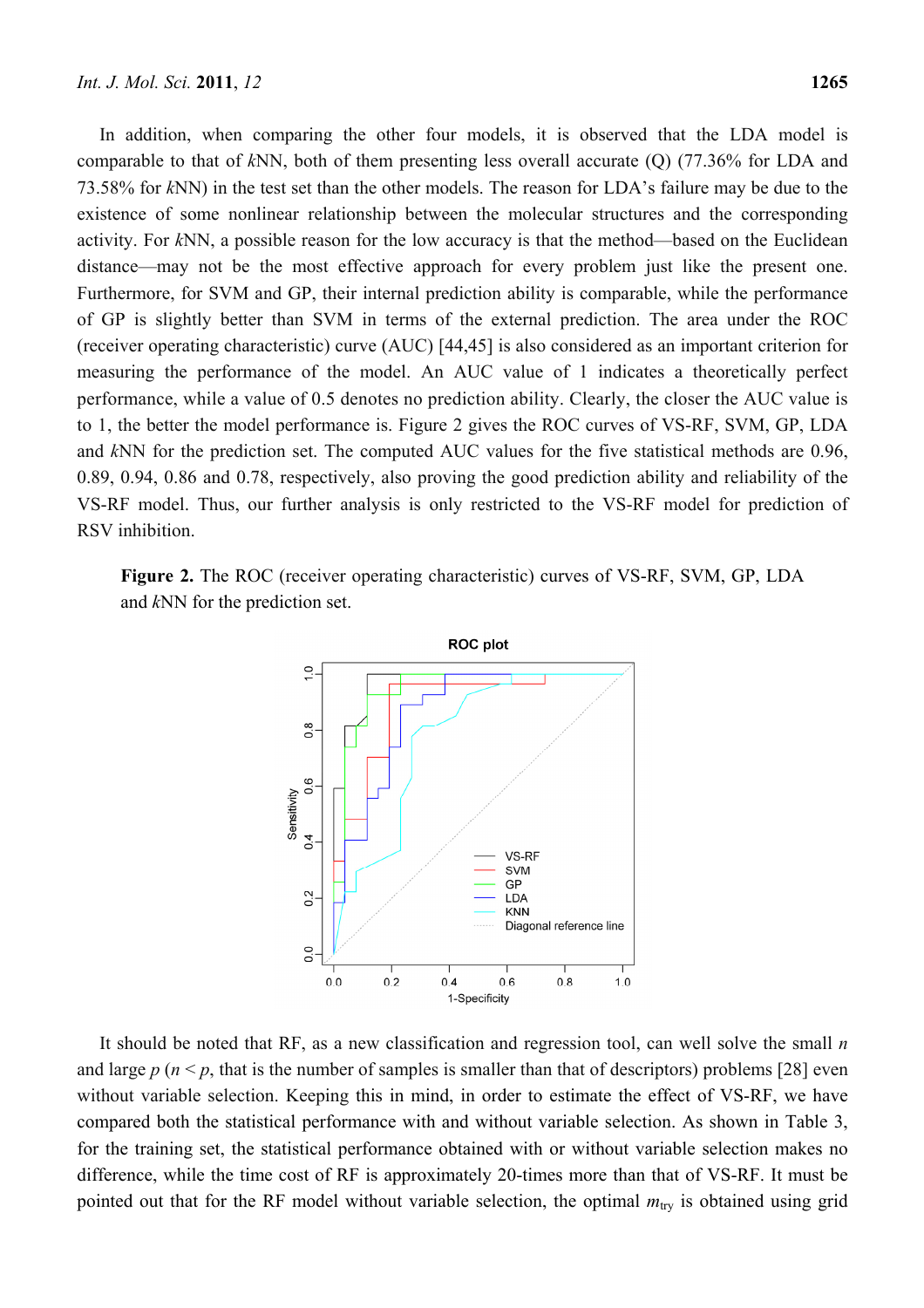search technology including the R package caret, and the search length is set to 10. For the test set, one can see that the statistics of VS-RF outperform RF. The VS-RF presents a sensitivity of 100%, while RF gives that of 92.59%, that is to say there are two high active compounds misclassified to low active ones by RF. According to above analysis, one can conclude that the VS-RF model depicts not only high computation efficiency but also enhances prediction ability. Therefore, for the RSV inhibitor classification, the VS-RF model gives very high statistical results with total accuracies of 100% and 94.34%, for the training and test set, respectively. In the final VS-RF model, three compounds (No. 68, 120 and 124) are misclassified (Tables S1 and S3; Supporting Information). The reason for misclassification of compound 68 is unclear, since by comparison with compound 39, the former introduces a polar substituent  $CH<sub>2</sub>COOH$  instead of Et, however, the activity decreases sharply suggesting the atomic polarizabilities may play a role in the RSV inhibition. Compounds 120 and 124 are misclassified as high active molecules by the VS-RF model. By investigation of the correctly classified compounds, *i.e.*, 115, 116, 118, 119, 123 and 125~132 in Tables S1 and S3 (Supporting Information), it is revealed that all of them possess a linear R1 group at position 5. However, compounds 120 and 124 have a ring-based substituent at the same location, which we suppose may be the reason for the misclassification.

|              | variable sciection based on the respiratory syncytial virus (KSV) minibitor dataset. |                                  |                |          |                          |           |          |          |                          |                        |
|--------------|--------------------------------------------------------------------------------------|----------------------------------|----------------|----------|--------------------------|-----------|----------|----------|--------------------------|------------------------|
|              |                                                                                      | <b>High active</b><br>inhibitors |                |          | Low active<br>inhibitors |           |          |          |                          |                        |
| <b>Model</b> |                                                                                      | <b>TP</b>                        | FN             | $SE(\%)$ | <b>TN</b>                | <b>FP</b> | $SP(\%)$ | $Q(\% )$ | $Q_{\rm cv}$             | <b>Time</b><br>cost(s) |
| Training set | RF                                                                                   | 82                               | $\theta$       | 100      | 81                       | $\theta$  | 100      | 100      | 0.816                    | 171.42                 |
|              | VS-RF                                                                                | 82                               | $\Omega$       | 100      | 81                       | $\theta$  | 100      | 100      | 0.816                    | 8.06                   |
| Test set     | RF                                                                                   | 25                               | $\overline{2}$ | 92.59    | 23                       | 3         | 88.46    | 90.57    | -                        |                        |
|              | VS-RF                                                                                | 27                               | $\theta$       | 100      | 23                       | 3         | 88.46    | 94.34    | $\overline{\phantom{0}}$ |                        |

**Table 3.** Comparison of random forest (RF) statistical performance with and without variable selection based on the respiratory syncytial virus  $(RSV)$  inhibitor dataset  $a$ .

<sup>a</sup>, for RF,  $m_{\text{try}} = 62$ ; for VS-RF,  $m_{\text{try}} = 4$ ; TP, true positives; FN, false negatives; SE, sensitivity; TN, true negatives; FP, false positives; SP, specificity; Q, the overall prediction accuracy; MCC, Matthews correlation coefficient; F, F-measure;  $Q_{\text{cv}}$ , the prediction accuracy from 10-fold cross-validation for the training set.

## *2.5. Interpretation of the Selected Descriptors*

By using feature selection, the most appropriate sets of molecular descriptors for predicting the RSV low and high active inhibitors are extracted from the VS-RF models, some of which probably provide new insights into the physicochemical characteristics of RSV inhibition by specific classes of compounds. D299, one of the topological descriptors, is a molecular branching index that is calculated from the algebraic formulas derived by Lovasz and Pelikan for special types of trees such as path or star and for particular eigenvalues [46]. The highest molecular branching corresponds to the most branched graphs. This is in agreement with the previous result that the topology of the side chain is important to modulate physical properties [12]. D347 stands for molecular topological path index of order 07. The path counts are molecular descriptors obtained from an H-depleted molecular graph and are vertex invariants encoding that molecular environment, defined as the number of path lengths *m*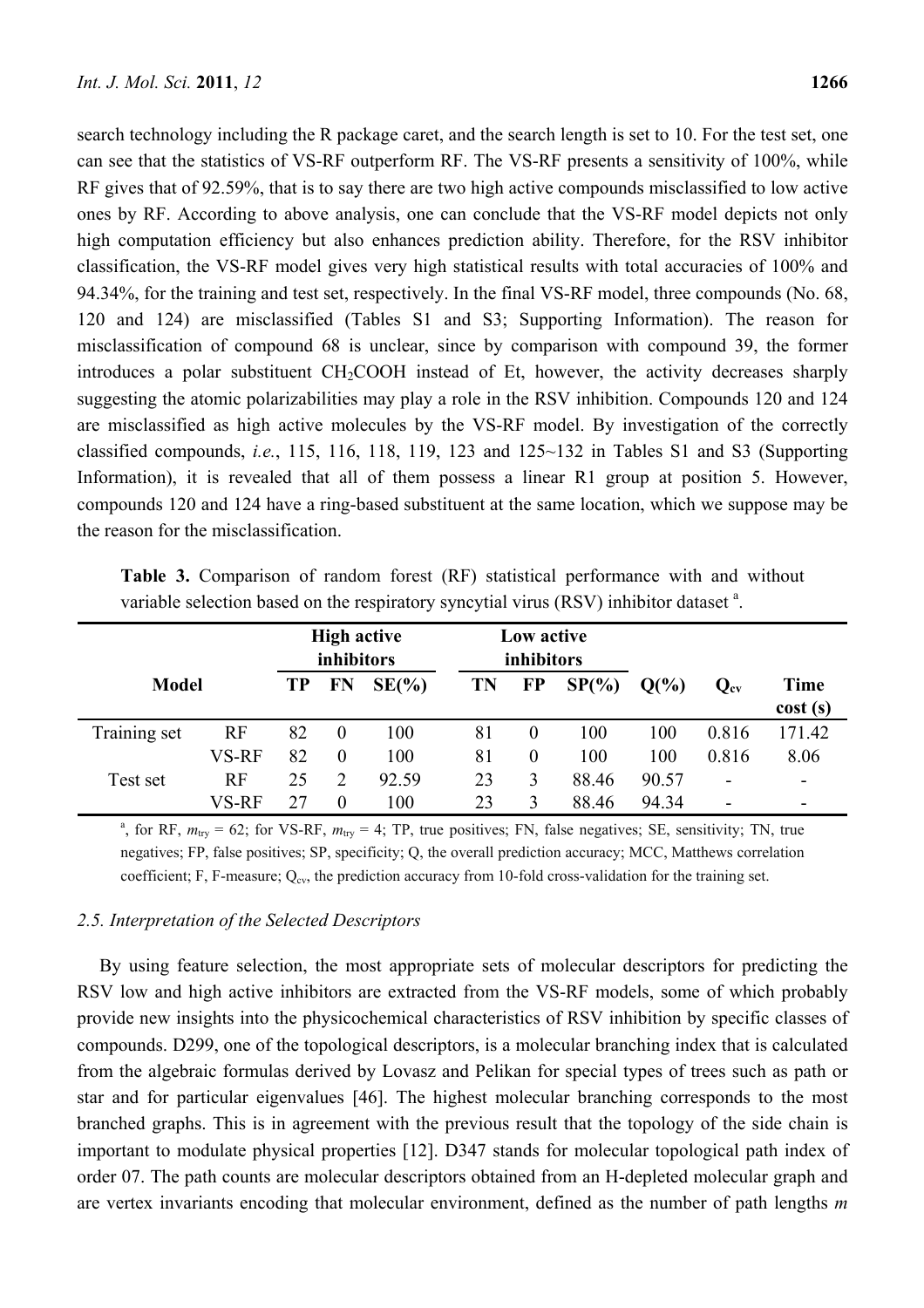starting from the *i*th vertex to any other vertex in the graph. A path (or self-avoiding walk) is a walk without any repeated vertices [47]. The path length is the number of edges associated with the path, and this value is increased with the ring size, ring numbers, and the ramification number [48]. Of the selected six descriptors, D503 and D513 belong to 2D autocorrelation classes, which represent the topological structure of the compounds but are more complex in nature than the classical topological descriptors. Computation of these descriptors involves the summations of different autocorrelation functions corresponding to different structural lags and leads to different autocorrelation vectors corresponding to the lengths of sub-structural fragments. Hence, it can distinguish the details of important sub-structural differences. In the previous work, the 2D autocorrelation descriptors have been proven advantageous for establishing a QSAR model [49-53]. For the present work, the Moran's index *I* [53,54] is employed for the classification of RSV inhibitors:

$$
I = \frac{n}{2L} \frac{\sum_{ij} \delta_{ij} (p_{ki} - \overline{p}_k)(p_{kj} - \overline{p}_k)}{\sum_{i} (p_{ki} - \overline{p}_k)}
$$
(1)

where *n* is the total number of data points;  $p_{ki}$  and  $p_{ki}$  are the values of physicochemical properties (*i.e.*, atomic van der Waals volumes, and atomic polarizabilities in the present work) *k* of atoms *i* and *j*, respectively;  $\bar{p}_k$  is the average value of property *k*; and  $\delta_{ij}$  is a Dirac-delta function defined as

$$
\delta_{ij} = \begin{cases} 1 & \text{if } d_{ij} = 1 \\ 0 & \text{if } d_{ij} \neq 1 \end{cases}
$$
 (2)

where  $d_{ij}$  is the topological distance of spatial lag between atoms *i* and *j*.

The 2D autocorrelation descriptors can be obtained by summing up the products of certain properties of the two atoms located at a given topological distance or spatial lag. The most important factor in interpreting them in the model is the topological distance, once weighted equally. In point of this fact, the best model selected an optimum descriptor combination, which includes van der Waals volumes and atomic polarizabilities as the most relevant key features (Table 1). This result illustrates that a certain distribution of these properties is necessary to distinguish the RSV inhibitors.

The last selected two descriptors (D513 and D528) belong to topological charge indices. D513, molecular topological order-3 charge index (GGI3) represents the three eigenvalues of the corrected adjacency matrix of a molecule. D528, the mean molecular topological order-8 charge index (JGI8), is a kind of Galvez topological charge index which evaluates the charge transfers between pairs of atoms and the global charge transfers in the molecule [55]. Galvez charge indices GGIK and JGIK are computed as follows:

$$
GGIK = \sum_{i=1, j=i+1}^{i=N-1, j=N} \left| CT_{ij} \right| \delta(k, D_{ij}) \tag{3}
$$

$$
JGIK = \frac{GGIK}{N-1} \tag{4}
$$

where *N* is the number of vertices (atoms different to hydrogen) in the molecular graph, and *k* the length of each path.  $CT_{ij} = m_{ij} - m_{ji}$  *m* stands for the elements of M matrix,  $M = A \times D^*$  where *A* is the adjacency ( $N \times N$ ) matrix of the molecular graph and  $D^*$  is the inverse square distance matrix in which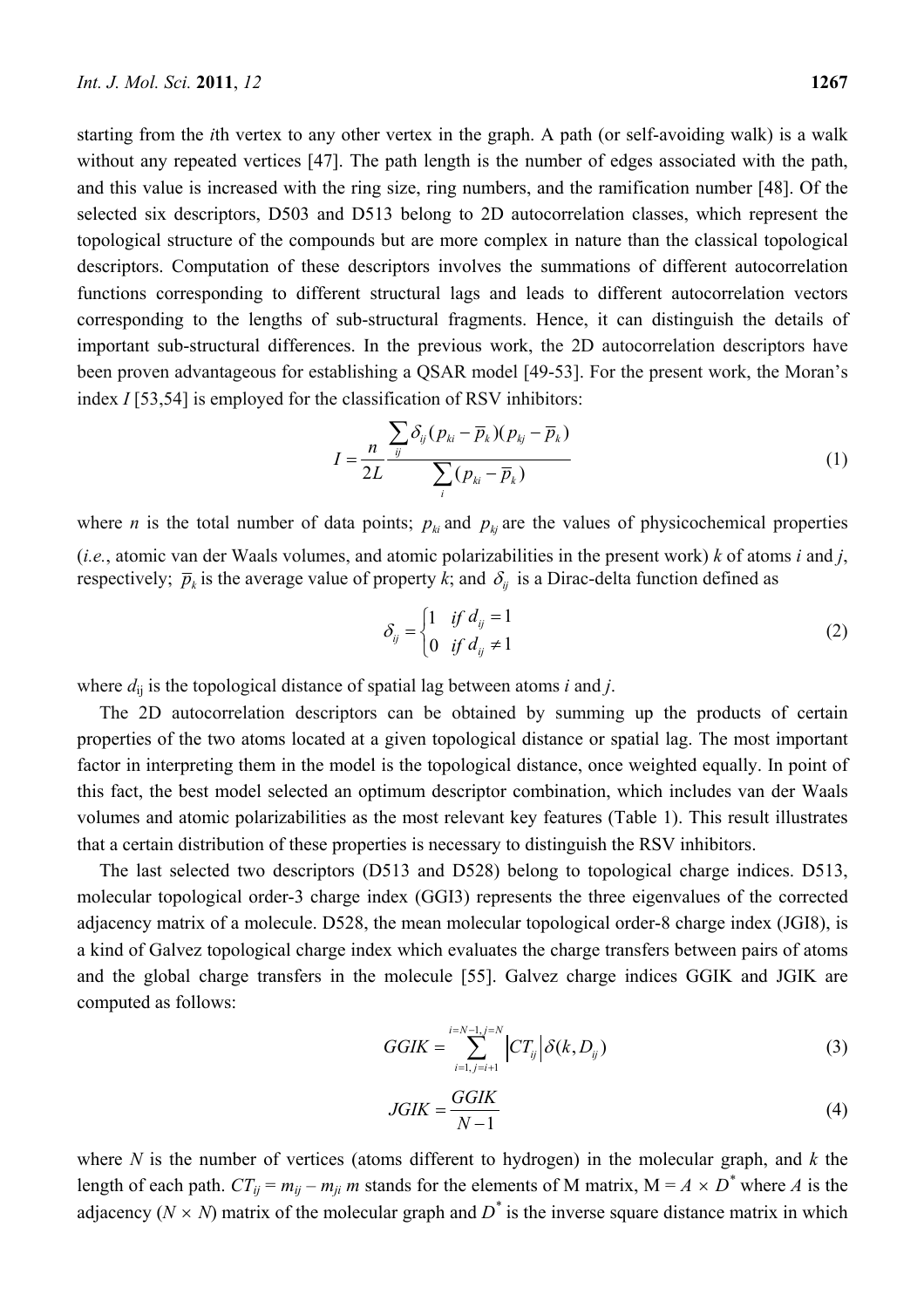their diagonal entries are assigned as 0, and  $\delta$  is Kronecker's delta. Thus, JGIK represents the average of the  $CT_{ii}$  terms with  $D_{ii} = k$ , being  $D_{ii}$  the entries of the topological distance matrix (*D*). In the Charge Indices terms, the presence of heteroatoms is taken into account by introducing their electronegativity values in the corresponding entry of the main diagonal of the adjacency matrix. These indices represent a strictly topological quantity plausibly correlating with the charge distribution inside the molecule. This distribution is an important property, which conditions the behavior of many physiochemical and biological properties. This index describes topological characteristics of the molecules.

From the aforementioned discussion, it can be seen that the activity of these RSV inhibitors is mainly influenced by several factors including the molecular branching index and atomic polarizabilities. These results are to some extent in agreement with the corresponding related experimental conclusions [12,13,18]. For example, Yu *et al.* reported that the topology of the side chain of RSV inhibitors is important, while we also find that the corresponding descriptors (D299 and D347) play a part in RSV inhibition. The studies on a series of benzotriazole derivatives as RSV inhibitors [13] revealed a broad tolerance for substituent size and functionality, our selected 2D autocorrelation descriptors also disclose such information. In reference [12], the authors reported that the polar functionality provides considerable latitude to modulate both the pharmaceutical and pharmacokinetic properties, which is found also to be of considerable importance in the quest for orally effective RSV inhibitors. In addition, reference [18] illustrated polarity in the oxime substituent in a series of compounds with potent antiviral activity in cell culture that combined good metabolic stability *in vitro* with high cell membrane permeability, and the descriptor D503 also depicts the role that atomic polarizabilities plays in RSV inhibition.

As expected, besides the robust, sparse and predictive features, an ideal classification model would still be interpretable. In many cases, gaining an intuitive interpretation of important features from the two-dimensional QSAR is not always simple. For the present work, it should be pointed out that our explanations for the current descriptors are just broad due to nonlinear model types and abstract descriptors. However, in terms of developing a highly predictive classification model, the proposed VS-RF model in this work could allow this task.

#### **3. Material and Experimental Methods**

#### *3.1. Data Sets*

A large, diverse dataset of 216 RSV inhibitors collected from the literature [12-18] published by the same research group with converted molar  $pEC_{50}$  ( $-\log EC_{50}$ ) values ranging from less than 3.563 to 8.699 mole were used as the dataset in the present study. These  $EC_{50}$  values were the results of two experiments performed on consecutive weeks with the data from individual experiments shown in parentheses. Based on the inhibitory activity, the dataset is split into two classes, *i.e.*, 107 low active compounds with  $pEC_{50}$  < 6.5 and 109 high active ones with  $pEC_{50}$  > 7.5. Table 4 depicts several representative compounds together with their classification labels. All information of the dataset with their diverse scaffolds of structures is provided in Table S1 (Supporting Information).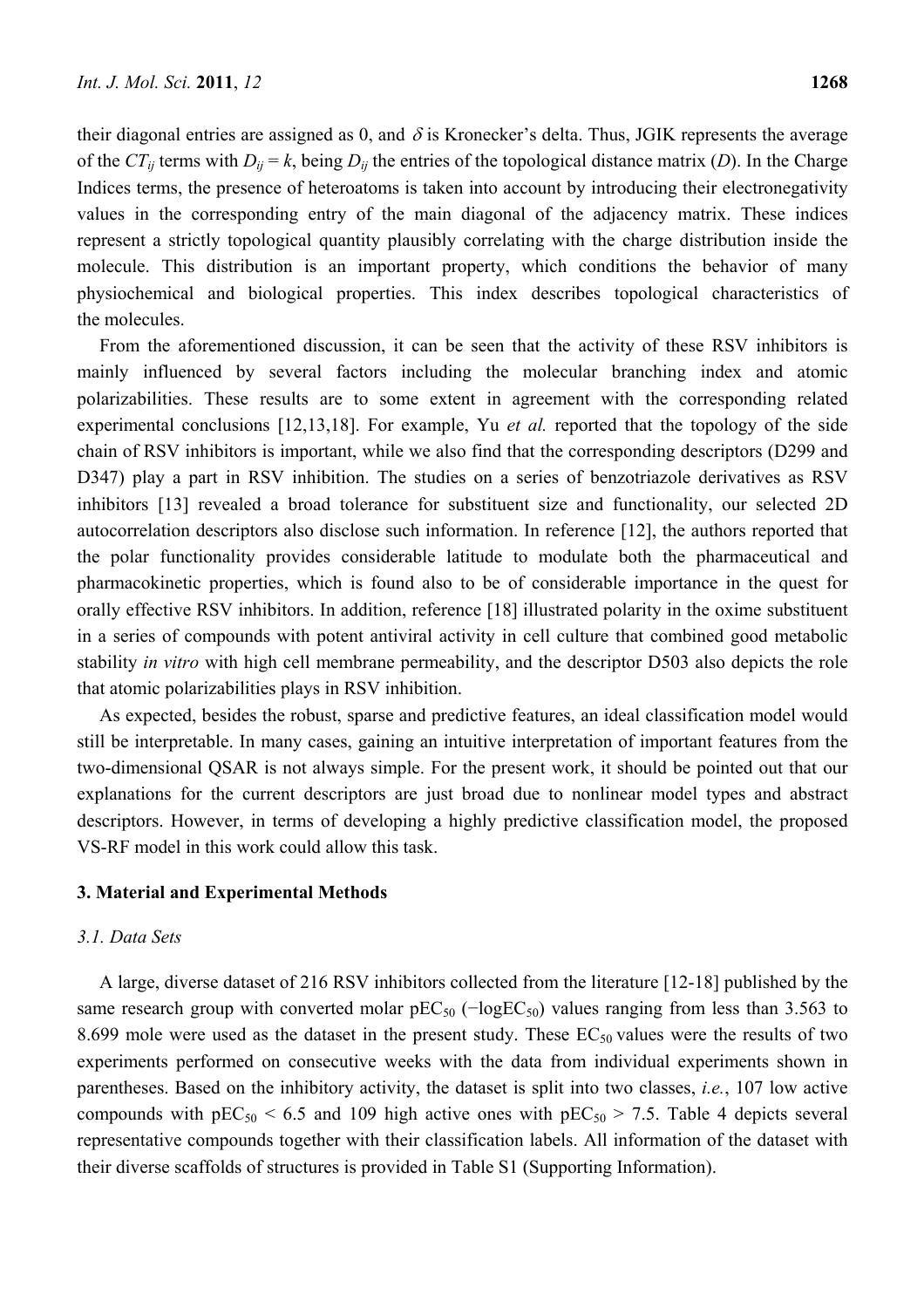| No.            | <b>Structure</b>                     | $pEC_{50}$ | $\overline{\text{Class}^{\text{b}}}$ | Ref. <sup>a</sup> |
|----------------|--------------------------------------|------------|--------------------------------------|-------------------|
| $\mathbf 1$    | Ñ<br>$M_{\text{on}}$<br>Ń<br>'N<br>H | 4.507      | $\mathbf L$                          | $12\,$            |
| $\overline{c}$ | $N^2$ <sub>N</sub>                   | 6.328      | $\mathbf L$                          | 12                |
| $\mathfrak{Z}$ | $N^2N$                               | 5.174      | $\mathbf L$                          | 12                |
| $4^*$          | √<br>N<br>Ń                          | 6.222      | $\mathbf L$                          | $12\,$            |
| 5              | $N^N$                                | 5.959      | $\mathbf L$                          | $12\,$            |
| $\sqrt{ }$     | Ń<br>Ņ<br>Ń<br>Ņ                     | 5.959      | $\mathbf L$                          | $12\,$            |
| $8^*$          | N<br>N                               | 4.81       | $\mathbf L$                          | $12\,$            |
| 9              | Ń<br>'N                              | 5.481      | $\mathbf L$                          | $12\,$            |

**Table 4.** Representative compounds with their chemical names, activities and classes used in the dataset.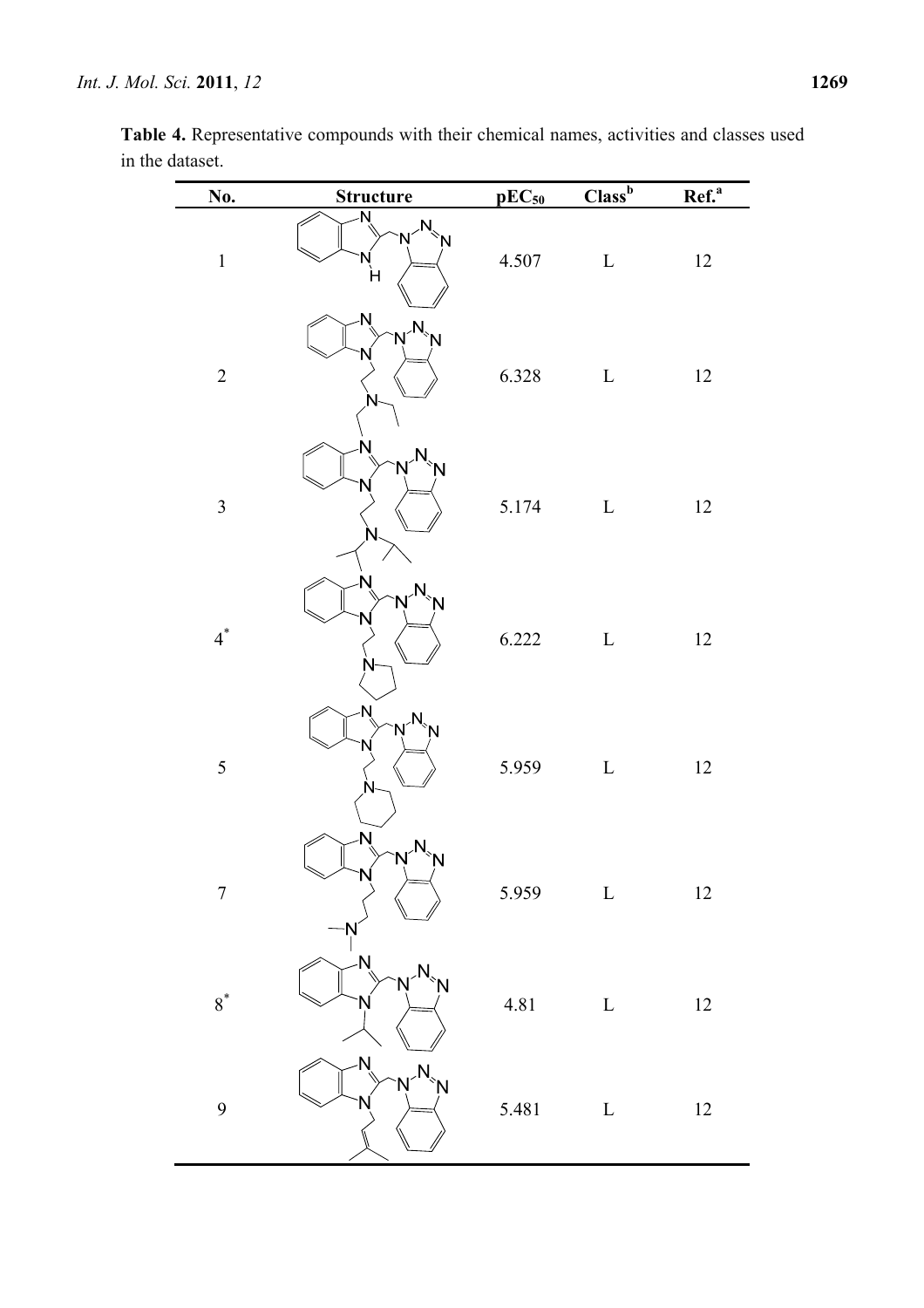**Table 4.** *Cont.* 

| No.    | <b>Structure</b>                   | $pEC_{50}$ | $Class^b$                 | $Ref.a$ |
|--------|------------------------------------|------------|---------------------------|---------|
| $10\,$ | N<br>$M_{\rm B}$<br>Ń<br><b>OH</b> | 5.114      | $\mathbf L$               | 12      |
| $11\,$ | N<br>Ń<br>Ń<br>N<br><b>CΝ</b>      | 5.570      | $\mathbf L$               | 12      |
| $12^*$ | N<br>$N^N$<br>'N                   | 6.284      | $\mathbf L$               | 12      |
| 29     | Ń<br>'N<br>N<br>H                  | 6.125      | $\mathbf L$               | 13      |
| 30     | N<br>Ń<br>N                        | 8.398      | $\boldsymbol{\mathrm{H}}$ | 13      |
| $31\,$ | N<br>Ń<br>Ń                        | 7.959      | $\boldsymbol{\mathrm{H}}$ | 13      |
| $32^*$ | N                                  | 7.796      | $\boldsymbol{\mathrm{H}}$ | 13      |
| 34     | CN<br>N<br>N                       | 7.602      | $\boldsymbol{\mathrm{H}}$ | 13      |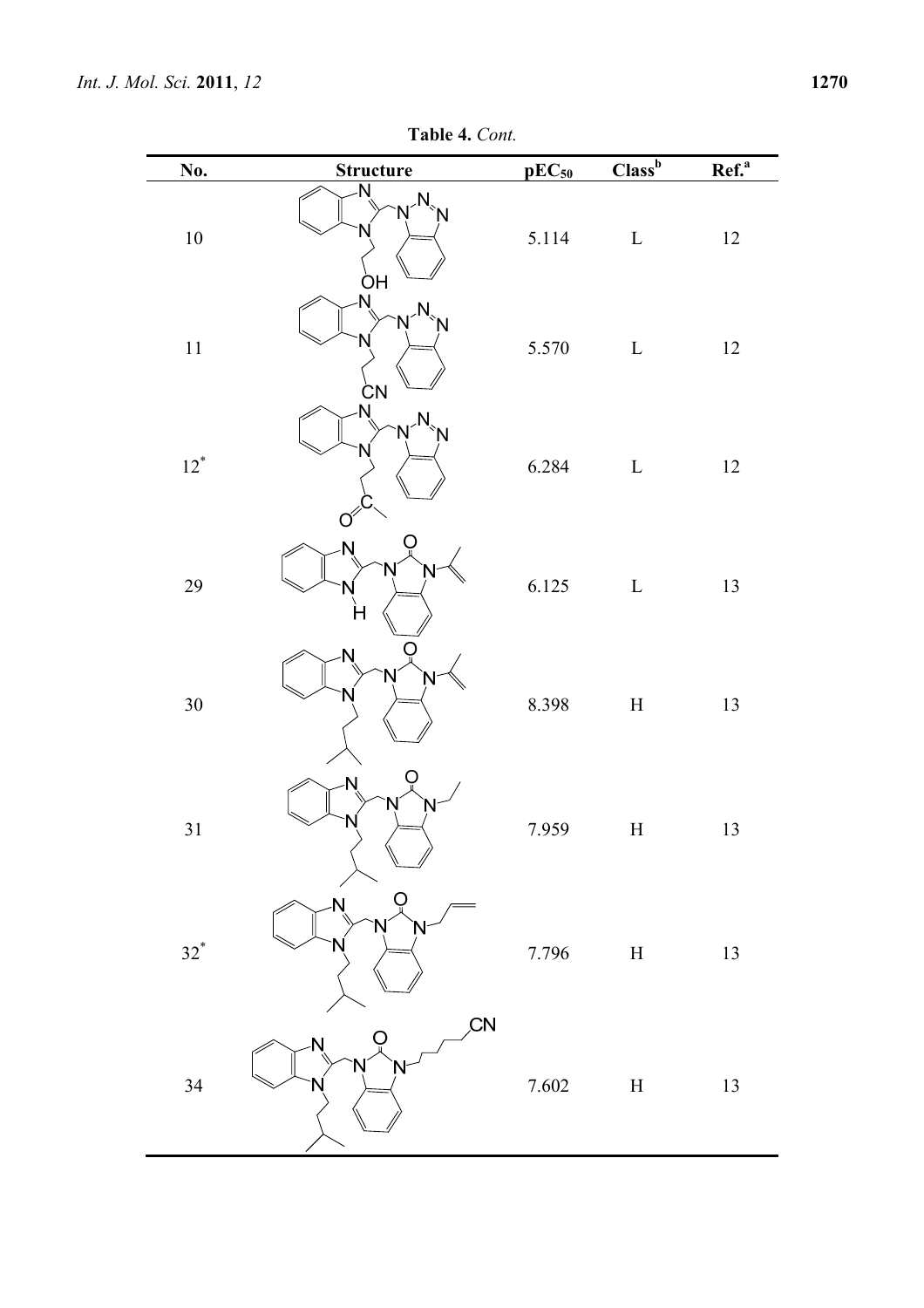# **Table 4.** *Cont.*

| No.    | <b>Structure</b>            | $pEC_{50}$ | Class <sup>b</sup>        | Ref. <sup>a</sup> |
|--------|-----------------------------|------------|---------------------------|-------------------|
| 35     | N<br>Ņ<br>⇃<br>ЮŃ           | 7.745      | $\boldsymbol{\mathrm{H}}$ | 13                |
| 36     | N<br>Ņ<br><b>CN</b>         | 7.921      | $\boldsymbol{\mathrm{H}}$ | 13                |
| $37\,$ | Ń<br>N<br>O<br>$\sqrt{N}$   | 7.678      | $\boldsymbol{\mathrm{H}}$ | 13                |
| 38     | N<br>N<br>Ö<br>$\sigma^{S}$ | 8.046      | $\boldsymbol{\mathrm{H}}$ | 13                |
| $39^*$ | O<br>N<br>HO                | $8.000\,$  | $\boldsymbol{\mathrm{H}}$ | 13                |
| $41\,$ | N<br>N<br>HÓ                | 7.959      | $\boldsymbol{\mathrm{H}}$ | 13                |
| $42^*$ | N<br>HÓ                     | 7.854      | $\boldsymbol{\mathrm{H}}$ | 13                |
| 43     | <b>N</b><br><u>NĆ</u>       | 7.824      | $\boldsymbol{\mathrm{H}}$ | 13                |

\*, test set;

<sup>a</sup>, from the corresponding reference;

<sup>b</sup>, H denotes high active compounds, L denotes low active compounds.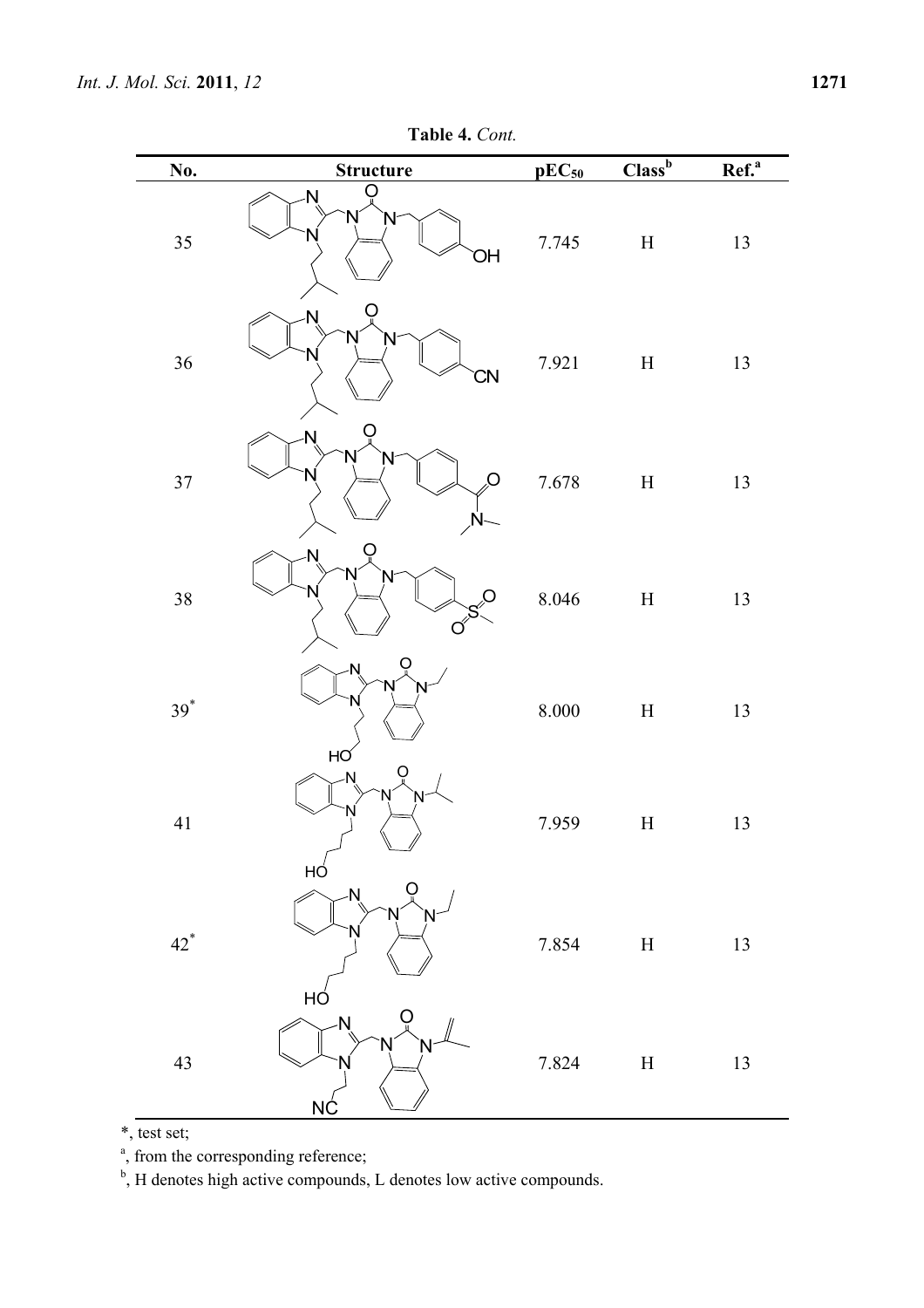#### *3.2. Descriptors Calculation and Pre-processing*

In the present work, the two dimensional structures of all RSV inhibitors were built with the ISIS/Draw 2.3 program [56], and converted to SDF format by Open Babel software package (http://openbabel.sourceforge.net/). The final structures were transferred into Mold<sup>2</sup> [24], a free program available to public to calculate molecular descriptors. The Mold<sup>2</sup> software package can calculate 777 molecular descriptors solely from 2D chemical structures, and the models generated using Mold<sup>2</sup> descriptors were reported comparable to those generated using descriptors from the compared commercial software packages  $[24]$ . In our work, all original 777 Mold<sup>2</sup> molecular descriptors were calculated, and then underwent a pre-processing process (also called unsupervised selection of descriptors) as follows: (1) descriptors containing larger than 85% zero values were removed; (2) zero- and near zero- variance predictors were removed because such descriptors may cause the model to crash or the fit to be unstable; and (3) one of the two descriptors that have the absolute correlations above 0.95 was omitted. After these steps, the number of original descriptors was reduced to 272 for further research.

## *3.3. Split of the Training and Test Sets*

Rational division of an experimental SAR (structure-activity relationship) dataset into the respective training and test sets for model development and validation is very important. The methods often used include random sampling (RS), Kennard-Stone (KS), K-mean clustering, and self-organizing map, *etc.* The basic rule should be that the points of the training set are distributed evenly within the whole area covered by the dataset, and that the condition of closeness of the test set points to those of the training set is satisfied [57].

For the independent prediction set, we performed our selection on the basis of their distribution in the chemical space, which is defined by Kohonen neural network [58]. The Kohonen neural network of dimension  $6 \times 6$  was applied, which enables one to map objects into 36 positions. Similar objects were mapped into the same position  $(x, y$  coordinates in a Kohonen map). Only one part of a representative object from each position in the Kohonen map was chosen for the training set, respecting the original proportion among the different classes and the predefined 3:1 ratio between the training and the test objects. The rest were put into the test set. The self-organizing map simulations were carried out using internally developed C-language program. The training set was used for the development of the classification models, and the independent prediction set was used for the assessment of the system. The training and independent test sets contain 163 (81 low active and 82 high active) and 53 (26 low active and 27 high active) compounds, respectively, with approximately one-fourth of the respective groups assigned in the independent prediction set.

## *3.4. Statistical Methods*

VS-RF: Random forest model was constructed according to the described original RF algorithm [59]. RF is an ensemble of single decision trees, whose assembly produces a corresponding number of outputs and the outputs of all trees are aggregated to obtain one final prediction. The training algorithm of the RF for classification can be briefly summarized as follows: (1) Draw *N* bootstrap samples from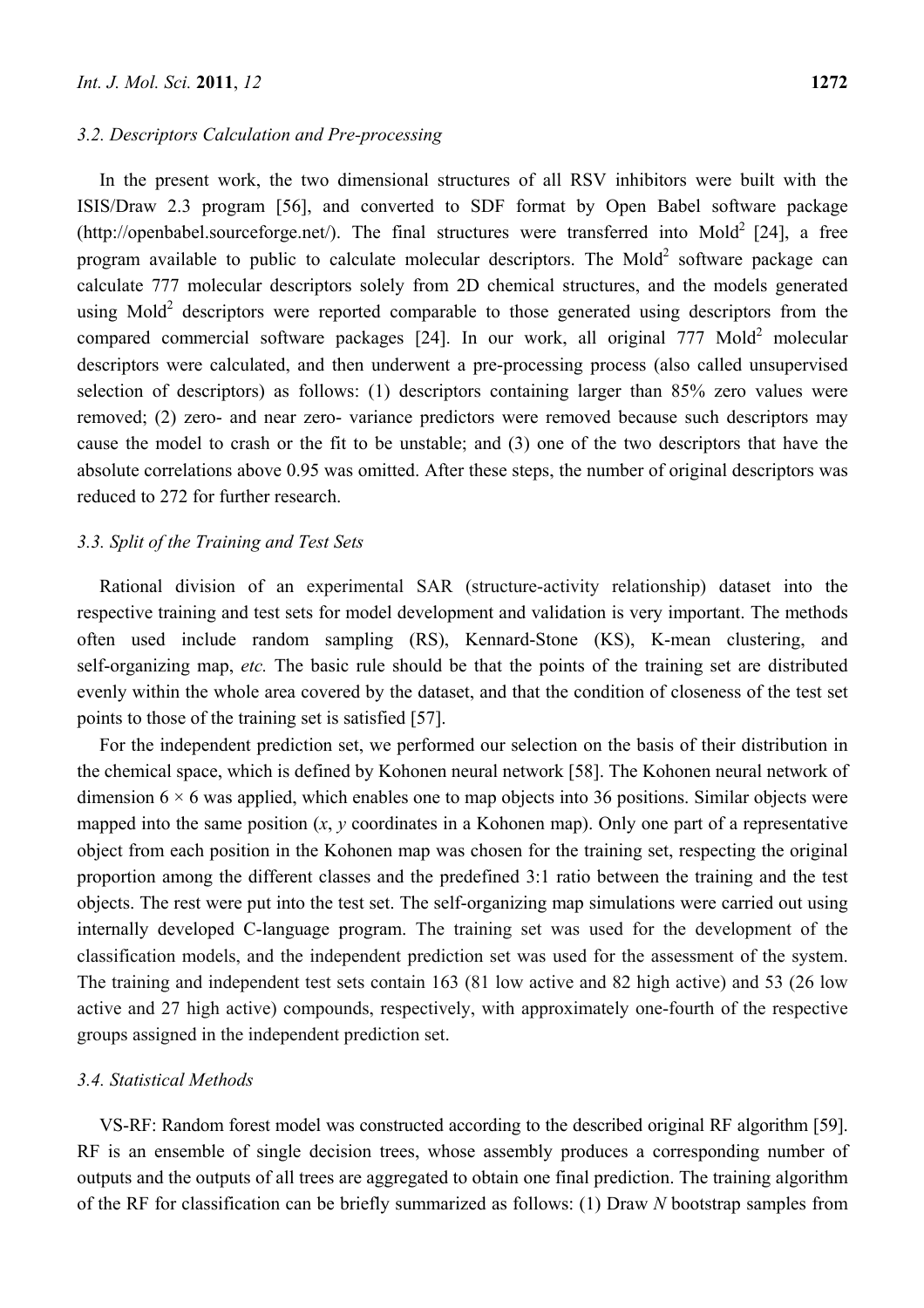the original training set. (2) Construct an unpruned tree  $T_p$  ( $p = 1, ..., N$ ) with each training set  $B_p$ . At each node, rather than choosing the best split among all predictors, randomly sample  $m_{\text{trv}}$  of the predictors and then choose the best split from among those variables. The tree is grown to maximum size and not pruned back. (3) Predict the *N* trees by majority vote for classification. RF algorithm is the same as Bagging when  $m_{\text{try}} = p$  and the tree growing algorithm used in RF is CART (classification and regression tree). The RF algorithm can be efficient especially when the number of descriptors (*p*) is very large. This is because RF only tests the  $m_{\text{try}}$  of the descriptors rather than the  $p$ , where the default  $m_{\text{try}}$  is the square root of the number of descriptors for classification. Thus,  $m_{\text{try}}$  is very small, so that the search is very fast.

RF possesses its own reliable statistical characteristics based on OOB set prediction, which could be used for validation and model selection with no cross-validation performed. It was shown that the prediction accuracy of an OOB set and a 5-fold cross validation procedure was nearly the same [28]. Although RF performs relatively well "off the shelf'' without expending much effort on parameter tuning or variable selection [28], it is also important for carrying out some tentative investigations on the changes of *m*try or descriptor selection to optimize the performance of RF. In the current study, the optimal  $m_{\text{try}}$  was determined when the prediction accuracy reached the highest based on the 10-fold cross-validation.

Random forest, as a new classification and regression tool, has not been frequently applied in QSAR, QSPR (quantitative structure-property relationship) [25,28,60,61]. Thus it should be of value to investigate whether the RF can be applied to obtain better statistical performance for the current dataset of RSV inhibitors. Here, only a brief introduction about RF is presented, since more details can be found in corresponding literatures [28,59]. In the present work, the RF algorithm was employed using the R package randomForest [62].

As expected, an ideal classification model should possess high prediction ability with a small set of descriptors. Thus, variable selection with random forest was used to implement this task. Here, we simply introduce the VS-RF. To select optimal descriptors, random forests were iteratively fitted, at each iteration building a new forest after discarding those descriptors with the smallest variable importance; the selected set of descriptor is the one that yields the smallest OOB error rate. In this algorithm, all forests result from eliminating, iteratively, a fraction, *fraction.dropped*, of the descriptors (the least important ones) used in the previous iteration. By default, *fraction.dropped* = 0.2, which allows for relatively fast operation, coherent with the idea of an "aggressive variable selection" approach, and increases the resolution as the number of descriptors considered becomes smaller. After fitting all forests, the OOB error rates from all the fitted random forests were examined. And the solution with the smallest number of descriptors whose error rate is within *μ* standard errors of the minimum error rate of all forests is chosen. Setting  $\mu = 0$  is the same as selecting the set of descriptors that leads to the smallest error rate. Setting  $\mu = 1$  is similar to the common "1 s.e. rule", used in the classification trees [36]. In our work, the  $\mu = 1$  was adopted, since this strategy can lead to solutions with fewer descriptors than selecting the solution with the smallest error rate, while achieving an error rate that is not different, within sampling error, from the "best solution". More details on the VS-RF can be found in literature [36]. The variable selection from random forest was performed using the R package varSelRF [63]. All parameters were adopted by default.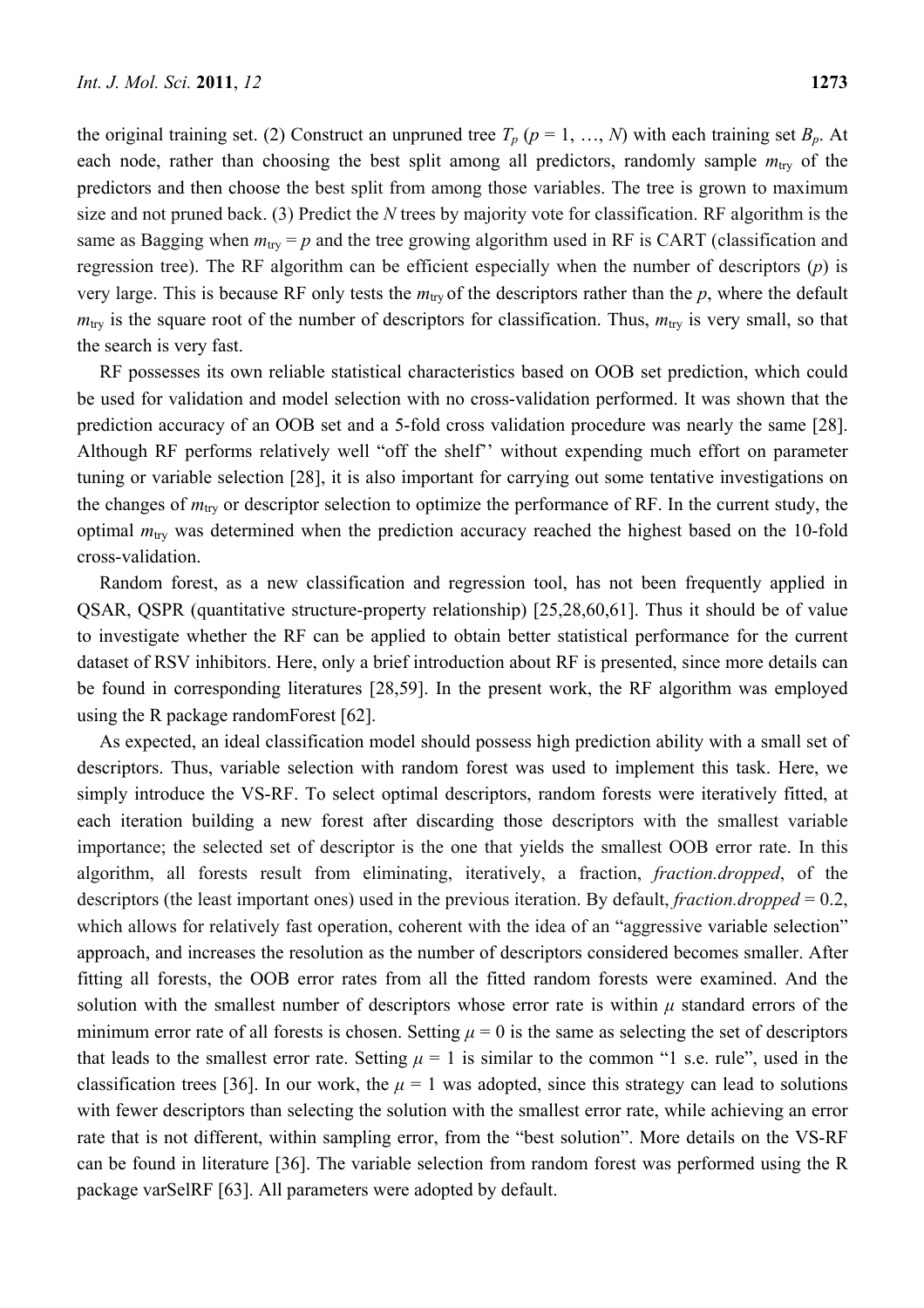SVM: Support vector machines are a relatively new type of learning algorithm originally introduced by Vapnik and co-workers [64]. Due to its many attractive features and promising empirical performances, SVM is gaining increasing popularity in many fields [65,66], and thus was also performed in the present work. Since there have been a number of excellent introductions into SVM [35,64,67], only a briefly description of the main idea of SVM classification is presented here.

For the classification task, briefly, this involves the optimization of Lagrangian multipliers  $\alpha_i$  with constraints  $0 \le \alpha_i \le C$  and  $\sum \alpha_i y_i = 0$  to yield a decision function as follows:

$$
f(x) = sign(\sum_{i=1}^{l} y_i \alpha_i K(x, x_i) + b)
$$
\n(5)

where  $y_i$  are input class labels that take a value of -1 or 1,  $x_i$  are a set of descriptors, and  $K(x, x_i)$  is a kernel function, whose value is equal to the inner product of two vectors  $x$  and  $x_i$  in the feature space  $\Phi(x)$  and  $\Phi(x_i)$ , *i.e.*,  $K(x, x_i) = \Phi(x) \times \Phi(x_i)$ . The elegance of using a kernel function lies in the fact that one can deal with feature spaces of arbitrary dimensionality without having to compute the  $\Phi(x)$ explicitly. Any function that satisfies Mercer's condition can be used as the kernel function. The sign function  $sign(\mu)$  returns 1 when  $\mu > 0$ , and -1 when  $\mu \le 0$ . In support vector classification, the Gaussian kernel  $K(\mu, v) = \exp(-|\mu - v|^2 / \delta^2)$  was used. And the R package kernlab was used to develop the SVM classification model.

GP: Preliminarily used in QSAR field, the Gaussian process (GP) was also introduced in the present study to classify the RSV inhibitors. Pioneering work was made by Burden [42] who demonstrated GP applications in QSAR modeling of data sets of compounds active at the benzodiazepine and muscarinic receptors, *etc.* In addition, the authors of these references [68-71] have also reported the successful use of GP in statistical predictions of a series of pharmacokinetic properties. Recently, GP was also reported to be applied both in an automatic QSAR modeling of ADME (absorption, distribution, metabolism, excretion) properties [72], and the multivariate spectroscopic calibration [73]. All these works confirmed the possibility of GP as a promising machine learning tool, to be used in QSAR studies. In view of this, the present study is dedicated to introducing GP in classification modeling of RSV inhibitors.

A Gaussian process is defined simply as a collection of random variables which have a joint Gaussian distribution. It is completely characterized by its mean and covariance function. In the GP, the kernel function used in training and prediction contains (1) Radial Basis kernel function "Gaussian"; (2) Polynomial kernel function; (3) Linear kernel function; (4) Hyperbolic tangent kernel function; (5) Laplacian kernel function; (6) Bessel kernel function; (7) ANOVA RBF kernel function; and (8) Spline kernel. In the present work, the popular Radial Basis kernel function was chosen, with the kernel parameters determined by sigest function implemented in the R package kernlab.

LDA: LDA is a pattern recognition method providing a classification model based on the combination of variables that best predicts the category or group to which a given compounds belongs. The basic theory of LDA is to classify the dependents by dividing an *n*-dimensional descriptor space into two regions that are separated by a hyperplane defined by a linear discriminant function. In this study, the independent variables were the calculated molecular descriptors, and the discrimination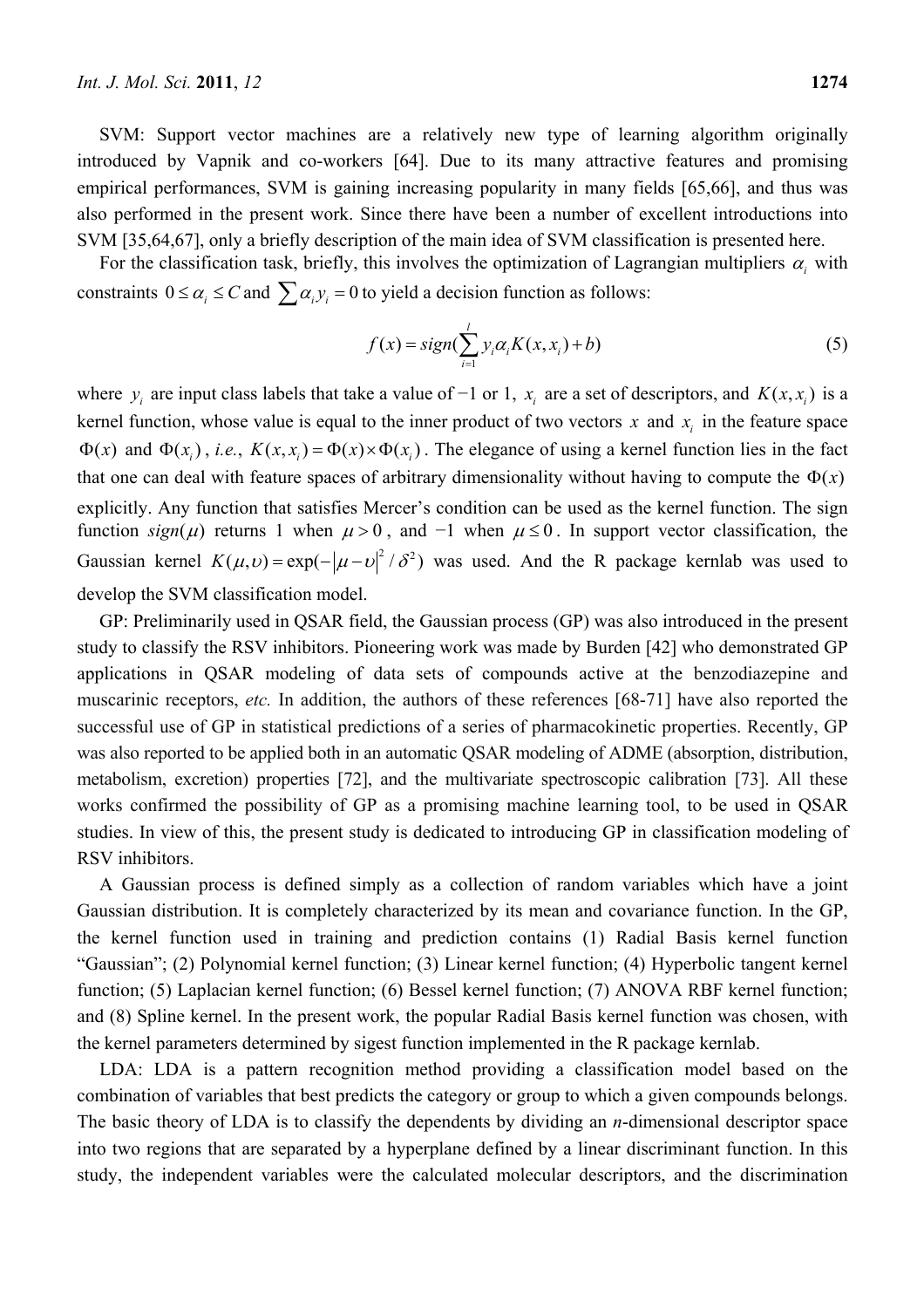property was  $EC_{50}$  (represented by either high active or low active). Statistical analyses were performed using the R package MASS [74].

*k*NN: *k*NN measures the Euclidean distance between a to-be-classified vector *x* and each individual vector  $x_i$  in the training set [75]. A total of *k* number of vectors nearest to the vector *x* are used to determine its class,  $f(x)$ :

$$
\hat{f}(x) \leftarrow \arg \max_{v \in V} \sum_{i=1}^{k} \delta[v, f(x_i)] \tag{6}
$$

where  $\delta(a,b) = 1$  if  $a = b$  and  $\delta(a,b) = 0$  if  $a \neq b$ , argmax is the maximum of the function, *V* is a finite set of vectors  $\{v_1,...v_s\}$ , and  $\hat{f}(x)$  is an estimate of  $f(x)$ . Here, estimate refers to the class of the majority of the *k*NNs. Here, the *k*NN computation was performed by R package caret [40].

#### *3.5. Evaluation of the Statistical Performance*

As in the case of all discriminative methods [22,31], the performance of statistical learning methods can be measured by a series of parameters including the quantity of true positives (TP), true negatives (TN), false positives (FP), false negatives (FN), sensitivity (SE) (also called recall),  $SE=TP/(TP + FN)$ , which is the prediction accuracy for the high active compounds in this work, and specificity (SP),  $SP = TN/(TN + FP)$ , which is the prediction accuracy for the low active inhibitors, Precision = TP/(TP + FP), which is the positive predictive value. The overall prediction accuracy (*Q*), Matthews correlation coefficient (*MCC*) and *F*-measure, a function of recall and precision which indicated the accuracy of real and estimated class, respectively, are also used to measure the prediction accuracies and can be given as follows:

$$
Q = \frac{TP + TN}{TP + TN + FP + FN}
$$
\n<sup>(7)</sup>

$$
MCC = \frac{TP \times TN - FN \times FP}{\sqrt{(TP + FN)(TP + FP)(TN + FN)(TN + FP)}}
$$
(8)

$$
F-measure = \frac{2 \times recall \times precision}{recall + precision}
$$
 (9)

## **4. Conclusions**

In the present work, based on the up-to-date largest dataset (to our best knowledge) of 216 structurally diverse RSV inhibitors, a VS-RF classification model with good predictive performance (the overall  $Q = 94.34\%$  for the prediction set) has been built.

By explanation of the selected descriptors, we conclude that the topological structure and electronic factors play a central role in the RSV inhibition. Moreover, a comparison with four other statistical methods, *i.e.*, SVM, GP, LDA and *k*NN, demonstates that the VS-RF model presents better statistics both for the training and test sets. Through a comparison of RF statistical performance with and without variable selection based on these RSV inhibitors, the proposed VS-RF method not only improves the prediction ability but also enhances computational efficiency. Therefore, we hope that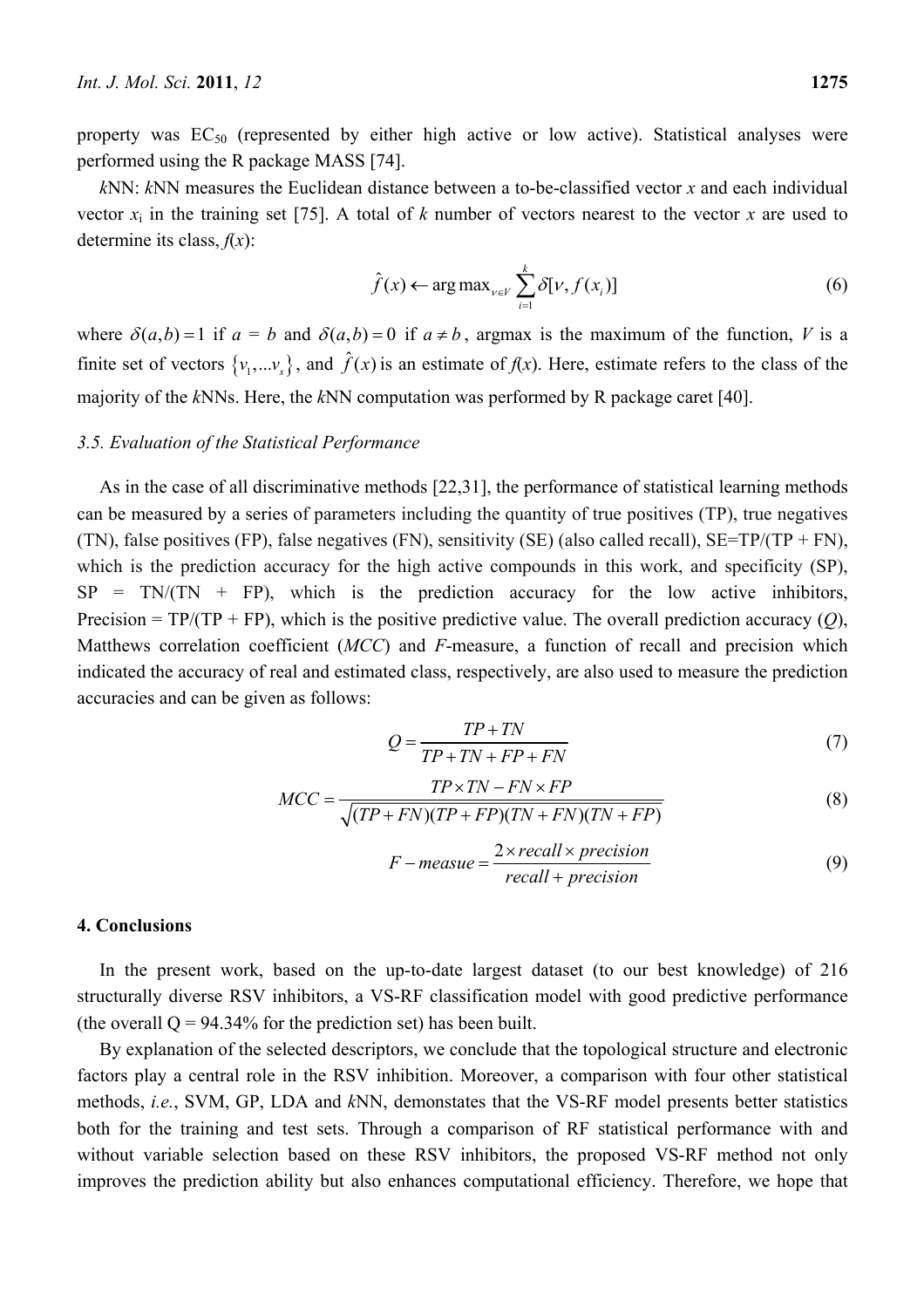# **Acknowledgements**

This work is financially supported by the National Natural Science Foundation of China (Grant No. 10801025). The authors thank the R Development Core Team for affording the free R2.10 software.

# **References**

- 1. Chanock, R.; Roizman, B.; Myers, R. Recovery from infants with respiratory illness of a virus related to chimpanzee coryza agent (CCA). *Am. J. Epidemiol.* **1957**, *66*, 281–290.
- 2. Cianci, C.; Genovesi, E.; Lamb, L.; Medina, I.; Yang, Z.; Zadjura, L.; Yang, H.; D'Arienzo, C.; Sin, N.; Yu, K. Oral efficacy of a respiratory syncytial virus inhibitor in rodent models of infection. *Antimicrob. Agents Chemother.* **2004**, *48*, 2448–2454.
- 3. Cianci, C.; Yu, K.; Combrink, K.; Sin, N.; Pearce, B.; Wang, A.; Civiello, R.; Voss, S.; Luo, G.; Kadow, K. Orally active fusion inhibitor of respiratory syncytial virus. *Antimicrob. Agents Chemother.* **2004**, *48*, 413–422.
- 4. Greensill, J.; McNamara, P.; Dove, W.; Flanagan, B.; Smyth, R.; Hart, C. Human metapneumovirus in severe respiratory syncytial virus bronchiolitis. *Emerg. Infect. Dis.* **2003**, *9*, 372–375.
- 5. Sigurs, N.; Gustafsson, P.; Bjarnason, R.; Lundberg, F.; Schmidt, S.; Sigurbergsson, F.; Kjellman, B. Severe respiratory syncytial virus bronchiolitis in infancy and asthma and allergy at age 13. *Am. J. Respir. Crit. Care Med.* **2005**, *171*, 137–141.
- 6. Hart, R. An outbreak of respiratory syncytial virus infection in an old people's home. *J. Infect.*  **1984**, *8*, 259–261.
- 7. Falsey, A.R.; Hennessey, P.A.; Formica, M.A.; Cox, C.; Walsh, E.E. Respiratory syncytial virus infection in elderly and high-risk adults. *N. Engl. J. Med.* **2005**, *352*, 1749–1759.
- 8. Ding, W.-D.; Mitsner, B.; Krishnamurthy, G.; Aulabaugh, A.; Hess, C.D.; Zaccardi, J.; Cutler, M.; Feld, B.; Gazumyan, A.; Raifeld, Y.; *et al.* Novel and specific respiratory syncytial virus inhibitors that target virus fusion. *J. Med. Chem.* **1998**, *41*, 2671–2675.
- 9. Sidwell, R.; Barnard, D. Respiratory syncytial virus infections: Recent prospects for control. *Antiviral Res.* **2006**, *71*, 379–390.
- 10. Nikitenko, A.; Raifeld, Y.; Wang, T. The discovery of RFI-641 as a potent and selective inhibitor of the respiratory syncytial virus. *Bioorg. Med. Chem. Lett.* **2001**, *11*, 1041–1044.
- 11. Chapman, J.; Abbott, E.; Alber, D.; Baxter, R.; Bithell, S.; Henderson, E.; Carter, M.; Chambers, P.; Chubb, A.; Cockerill, G. RSV604, a novel inhibitor of respiratory syncytial virus replication. *Antimicrob. Agents Chemother.* **2007**, *51*, 3346–3353.
- 12. Yu, K.-L.; Zhang, Y.; Civiello, R.L.; Kadow, K.F.; Cianci, C.; Krystal, M.; Meanwell, N.A. Fundamental structure-activity relationships associated with a new structural class of respiratory syncytial virus inhibitor. *Bioorg. Med. Chem. Lett.* **2003**, *13*, 2141–2144.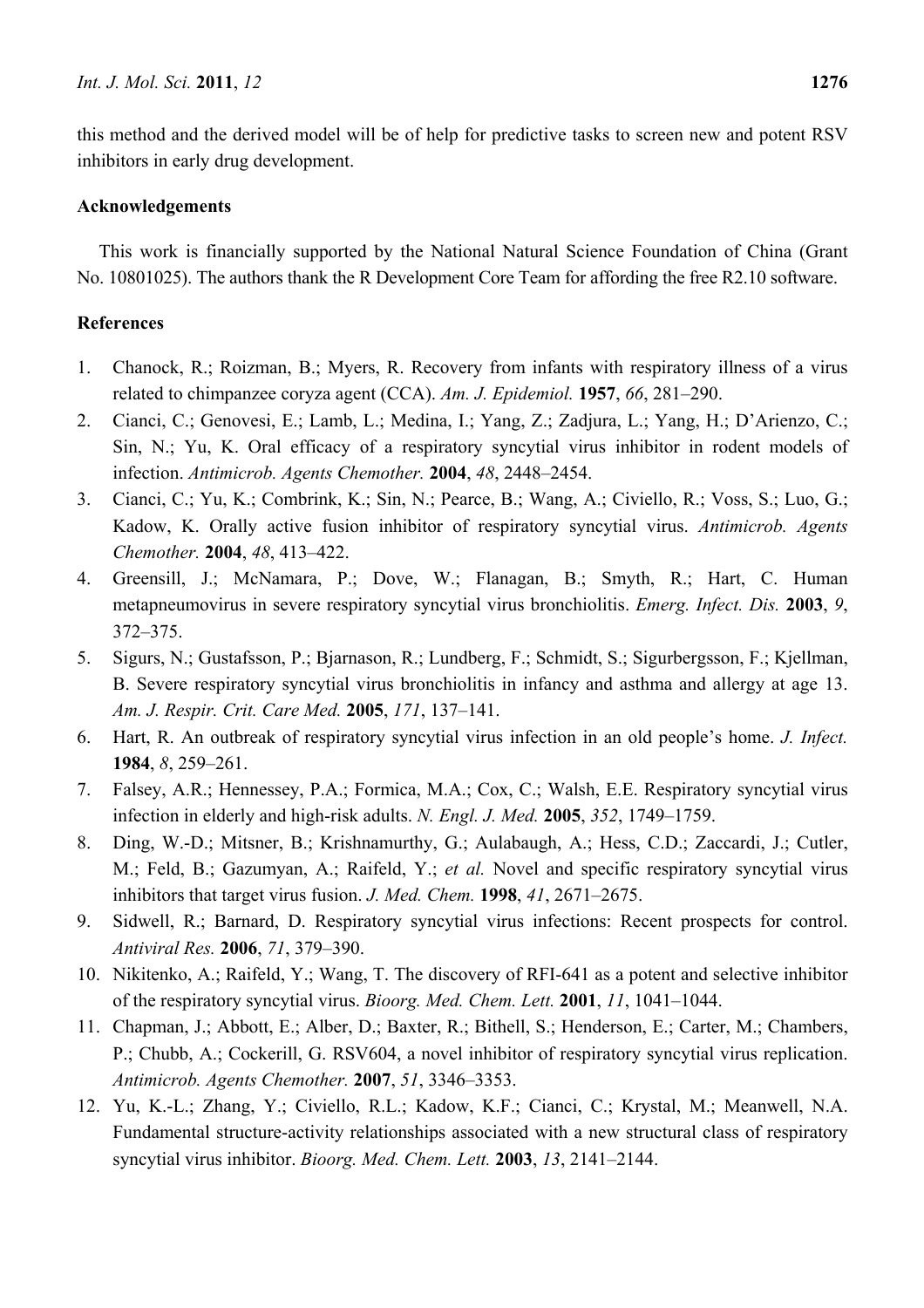- 13. Yu, K.-L.; Zhang, Y.; Civiello, R.L.; Trehan, A.K.; Pearce, B.C.; Yin, Z.; Combrink, K.D.; Gulgeze, H.B.; Wang, X.A.; Kadow, K.F.; *et al.* Respiratory syncytial virus inhibitors. Part 2: Benzimidazol-2-one derivatives. *Bioorg. Med. Chem. Lett.* **2004**, *14*, 1133–1137.
- 14. Yu, K.-L.; Wang, X.A.; Civiello, R.L.; Trehan, A.K.; Pearce, B.C.; Yin, Z.; Combrink, K.D.; Gulgeze, H.B.; Zhang, Y.; Kadow, K.F.; *et al.* Respiratory syncytial virus fusion inhibitors. Part 3: Water-soluble benzimidazol-2-one derivatives with antiviral activity *in vivo*. *Bioorg. Med. Chem. Lett.* **2006**, *16*, 1115–1122.
- 15. Yu, K.-L.; Sin, N.; Civiello, R.L.; Wang, X.A.; Combrink, K.D.; Gulgeze, H.B.; Venables, B.L.; Wright, J.J.K.; Dalterio, R.A.; Zadjura, L.; *et al.* Respiratory syncytial virus fusion inhibitors. Part 4: Optimization for oral bioavailability. *Bioorg. Med. Chem. Lett.* **2007**, *17*, 895–901.
- 16. Wang, X.A.; Cianci, C.W.; Yu, K.-L.; Combrink, K.D.; Thuring, J.W.; Zhang, Y.; Civiello, R.L.; Kadow, K.F.; Roach, J.; Li, Z.; *et al.* Respiratory syncytial virus fusion inhibitors. Part 5: Optimization of benzimidazole substitution patterns towards derivatives with improved activity. *Bioorg. Med. Chem. Lett.* **2007**, *17*, 4592–4598.
- 17. Combrink, K.D.; Gulgeze, H.B.; Thuring, J.W.; Yu, K.-L.; Civiello, R.L.; Zhang, Y.; Pearce, B.C.; Yin, Z.; Langley, D.R.; Kadow, K.F.; *et al.* Respiratory syncytial virus fusion inhibitors. Part 6: An examination of the effect of structural variation of the benzimidazol-2-one heterocycle moiety. *Bioorg. Med. Chem. Lett.* **2007**, *17*, 4784–4790.
- 18. Sin, N.; Venables, B.L.; Combrink, K.D.; Gulgeze, H.B.; Yu, K.-L.; Civiello, R.L.; Thuring, J.; Wang, X.A.; Yang, Z.; Zadjura, L.; *et al.* Respiratory syncytial virus fusion inhibitors. Part 7: Structure-activity relationships associated with a series of isatin oximes that demonstrate antiviral activity *in vivo*. *Bioorg. Med. Chem. Lett.* **2009**, *19*, 4857–4862.
- 19. Roy, P.P.; Roy, K. QSAR studies of CYP2D6 inhibitor aryloxypropanolamines using 2D and 3D descriptors. *Chem. Biol. Drug Des.* **2009**, *73*, 442–455.
- 20. Hemmateenejad, B.; Miri, R.; Akhond, M.; Shamsipur, M. QSAR study of the calcium channel antagonist activity of some recently synthesized dihydropyridine derivatives. An application of genetic algorithm for variable selection in MLR and PLS methods. *Chemom. Intell. Lab. Syst.*  **2002**, *64*, 91–99.
- 21. Agrafiotis, D.; Bandyopadhyay, D.; Wegner, J.; Van Vlijmen, H. Recent advances in chemoinformatics. *J. Chem. Inf. Model.* **2007**, *47*, 1279–1293.
- 22. Sun, X.; Li, Y.; Liu, X.; Ding, J.; Wang, Y.; Shen, H.; Chang, Y. Classification of bioaccumulative and non-bioaccumulative chemicals using statistical learning approaches. *Mol. Divers.* **2008**, *12*, 157–169.
- 23. Roy, K.; Leonard, L.T. Classical QSAR modeling of anti-HIV 2,3-diaryl-1,3-thiazolidin-4-ones. *QSAR Comb. Sci.* **2005**, *24*, 579–592.
- 24. Hong, H.; Xie, Q.; Ge, W.; Qian, F.; Fang, H.; Shi, L.; Su, Z.; Perkins, R.; Tong, W. Mold<sup>2</sup>, molecular descriptors from 2D structures for chemoinformatics and toxicoinformatics. *J. Chem. Inf. Model.* **2008**, *48*, 1337–1344.
- 25. Hao, M.; Li, Y.; Wang, Y.; Zhang, S. Prediction of PKC*θ* inhibitory activity using the random forest algorithm. *Int. J. Mol. Sci.* **2010**, *11*, 3413–3433.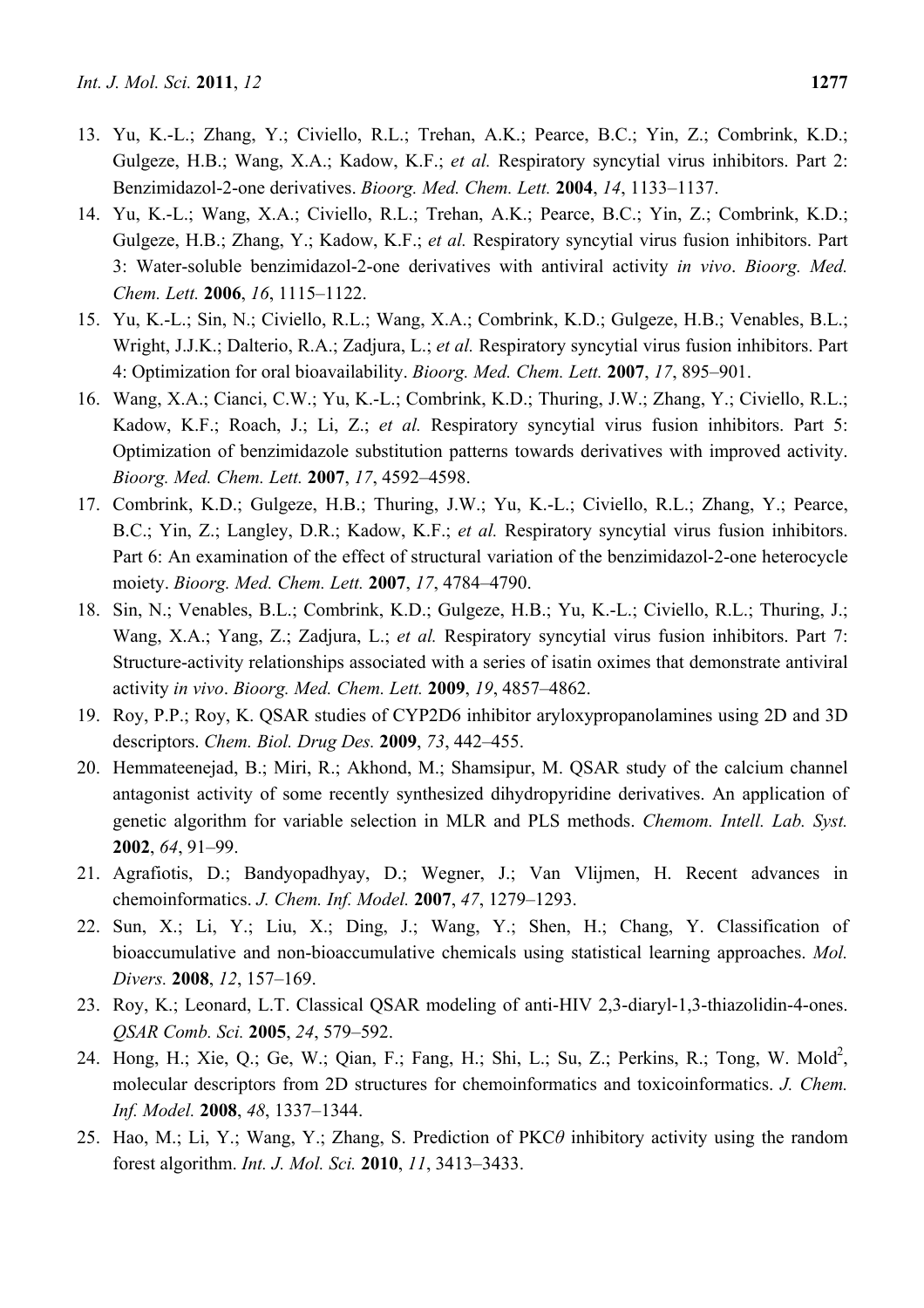- 26. Wang, Y.; Li, Y.; Wang, B. An in silico method for screening nicotine derivatives as cytochrome P450 2A6 selective inhibitors based on kernel partial least squares. *Int. J. Mol. Sci.* **2007**, *8*, 166–179.
- 27. Wang, Z.; Li, Y.; Ai, C.; Wang, Y. *In silico* prediction of estrogen receptor subtype binding affinity and selectivity using statistical methods and molecular docking with 2-arylnaphthalenes and 2-arylquinolines. *Int. J. Mol. Sci.* **2010**, *11*, 3434–3458.
- 28. Svetnik, V.; Liaw, A.; Tong, C.; Culberson, J.C.; Sheridan, R.P.; Feuston, B.P. Random forest: A classification and regression tool for compound classification and QSAR modeling. *J. Chem. Inf. Comput. Sci.* **2003**, *43*, 1947–1958.
- 29. Obrezanova, O.; Segall, M. Gaussian processes for classification: QSAR modeling of ADMET and target activity. *J. Chem. Inf. Model.* **2010**, *50*, 1053–1061.
- 30. Zhou, P.; Chen, X.; Wu, Y.; Shang, Z. Gaussian process: An alternative approach for QSAM modeling of peptides. *Amino Acids* **2010**, *38*, 199–212.
- 31. Li, Y.; Wang, Y.; Ding, J.; Wang, Y.; Chang, Y.; Zhang, S. In silico prediction of androgenic and nonandrogenic compounds using random forest. *QSAR Comb. Sci.* **2009**, *28*, 396–405.
- 32. Pontes, M.; Galvãob, R.; Araújo, M.; Moreira, P.; Neto, O.; Joséa, G.; Saldanha, T. The successive projections algorithm for spectral variable selection in classification problems. *Chemom. Intell. Lab. Syst.* **2005**, *78*, 11–18.
- 33. Bakken, G.; Jurs, P. Classification of multidrug-resistance reversal agents using structure-based descriptors and linear discriminant analysis. *J. Med. Chem.* **2000**, *43*, 4534–4541.
- 34. Pourbasheer, E.; Riahi, S.; Ganjali, M.; Norouzi, P. QSAR study on melanocortin-4 receptors by support vector machine. *Eur. J. Med. Chem.* **2010**, *45*, 1087–1093.
- 35. Doucet, J.P.; Barbault, F.; Xia, H.R.; Panaye, A.; Fan, B. Nonlinear SVM approaches to QSPR/QSAR studies and drug design. *Curr. Comput. Aided Drug Des.* **2007**, *3*, 263–289.
- 36. Díaz-Uriarte, R.; Alvarez de Andrés, S. Gene selection and classification of microarray data using random forest. *BMC bioinformatics* **2006**, *7*, 3:1–3:13.
- 37. Vesanto, J.; Alhoniemi, E. Clustering of the self-organizing map. *IEEE Trans. Neural Networks*  **2000**, *11*, 586–600.
- 38. Zupan, J.; Novič, M.; Ruisánchez, I. Kohonen and counterpropagation artificial neural networks in analytical chemistry. *Chemom. Intell. Lab. Syst.* **1997**, *38*, 1–23.
- 39. Eriksson, L.; Jaworska, J.; Worth, A.; Cronin, M.; McDowell, R.; Gramatica, P. Methods for reliability and uncertainty assessment and for applicability evaluations of classification-and regression-based QSARs. *Environ. Health Perspect.* **2003**, *111*, 1361–1375.
- 40. Kuhn, M. caret: Classification and Regression Training. CRAN: Wien, Austria, 2010; Available online: http://cran.r-project.org/web/packages/caret/index.html (accessed on 11 February 2011).
- 41. Karatzoglou, A.; Smola, A.; Hornik, K. kernlab: Kernel-based Machine Learning Lab. CRAN: Wien, Austria, 2010; Available online: http://cran.r-project.org/web/packages/kernlab/index.html (accessed on 11 February 2011).
- 42. Burden, F. Quantitative structure-activity relationship studies using gaussian processes. *J. Chem. Inf. Comput. Sci.* **2001**, *41*, 830–835.
- 43. Golbraikh, A.; Tropsha, A. Beware of *q* 2 ! *J. Mol. Graph. Model.* **2002**, *20*, 269–276.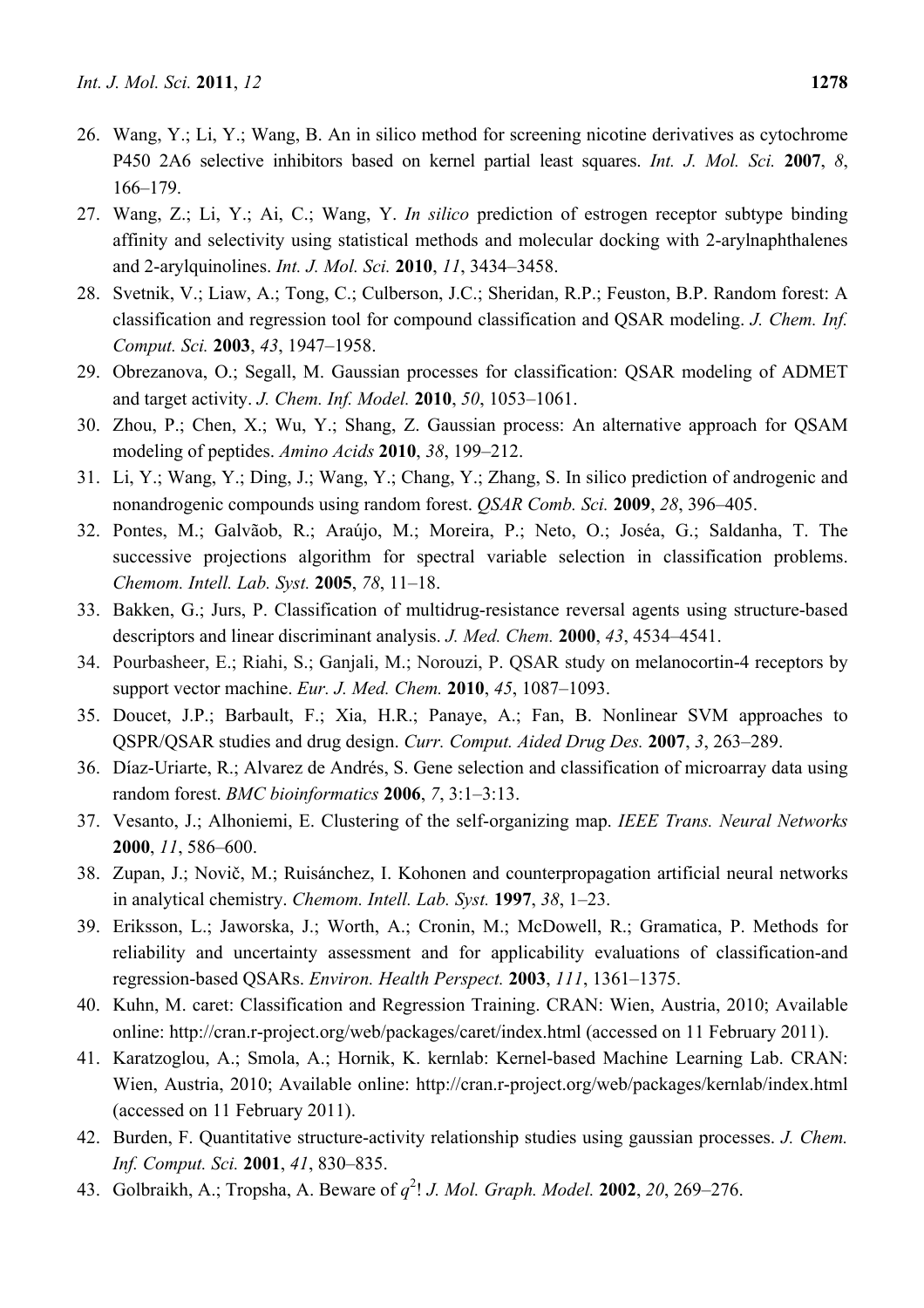- 44. Triballeau, N.; Acher, F.; Brabet, I.; Pin, J.-P.; Bertrand, H.-O. Virtual screening workflow development guided by the "receiver operating characteristic" curve approach. Application to high-throughput docking on metabotropic glutamate receptor subtype 4. *J. Med. Chem.* **2005**, *48*, 2534–2547.
- 45. Bradley, A. The use of the area under the ROC curve in the evaluation of machine learning algorithms. *Pattern Recognit.* **1997**, *30*, 1145–1159.
- 46. Lovasz, L.; Pelikan, J. On the eigenvalues of trees. *Periodica Mathematica Hungarica* **1973**, *3*, 175–182.
- 47. Helguera, A.M.; Rodriguez-Borges, J.E.; Garcia-Mera, X.; Fernandez, F.; Natalia, M.; Cordeiro, D.S. Probing the anticancer activity of nucleoside analogues: A QSAR model approach using an internally consistent training set. *J. Med. Chem.* **2007**, *50*, 1537–1545.
- 48. Randić, M.; Wilkins, C. Graph theoretical approach to recognition of structural similarity in molecules. *J. Chem. Inf. Comput. Sci.* **1979**, *19*, 31–37.
- 49. Saíz-Urra, L.; González, M.; Teijeira, M. 2D-autocorrelation descriptors for predicting cytotoxicity of naphthoquinone ester derivatives against oral human epidermoid carcinoma. *Bioorg. Med. Chem.* **2007**, *15*, 3565–3571.
- 50. Caballero, J.; Garriga, M.; Fernández, M. 2D Autocorrelation modeling of the negative inotropic activity of calcium entry blockers using Bayesian-regularized genetic neural networks. *Bioorg. Med. Chem.* **2006**, *14*, 3330–3340.
- 51. Bauknecht, H.; Zell, A.; Bayer, H.; Levi, P.; Wagener, M.; Sadowski, J.; Gasteiger, J. Locating biologically active compounds in medium-sized heterogeneous datasets by topological autocorrelation vectors: Dopamine and benzodiazepine agonists. *J. Chem. Inf. Comput. Sci.* **1996**, *36*, 1205–1213.
- 52. Moreau, G.; Broto, P. The autocorrelation of a topological structure: A new molecular descriptor. *Nouv. J. Chim.* **1980**, *4*, 359–360.
- 53. Wagener, M.; Sadowski, J.; Gasteiger, J. Autocorrelation of molecular surface properties for modeling *corticosteroid binding globulin* and cytosolic *Ah* receptor activity by neural networks. *J. Am. Chem. Soc.* **1995**, *117*, 7769–7775.
- 54. Moran, P. Notes on continuous stochastic phenomena. *Biometrika* **1950**, *37*, 17–23.
- 55. Galvez, J.; Garcia, R.; Salabert, M.T.; Soler, R. Charge indexes. New topological descriptors. *J. Chem. Inf. Comput. Sci.* **1994**, *34*, 520–525.
- 56. ISIS Draw 2.3. MDL Information Systems, Inc.: San Leandro, CA, USA, 2010.
- 57. Golbraikh, A.; Tropsha, A. Predictive QSAR modeling based on diversity sampling of experimental datasets for the training and test set selection. *J. Comput. Aided Mol. Des.* **2002**, *16*, 357–369.
- 58. Kohonen, T. The self-organizing map. *Proc. Inst. Electrical Electronics Eng.* **1990**, *78*, 1464–1480.
- 59. Breiman, L. Random forests. *Mach. Learn.* **2001**, *45*, 5–32.
- 60. Polishchuk, P.G.; Muratov, E.N.; Artemenko, A.G.; Kolumbin, O.G.; Muratov, N.N.; Kuz'min, V.E. Application of random forest approach to QSAR prediction of aquatic toxicity. *J. Chem. Inf. Model.* **2009**, *49*, 2481–2488.